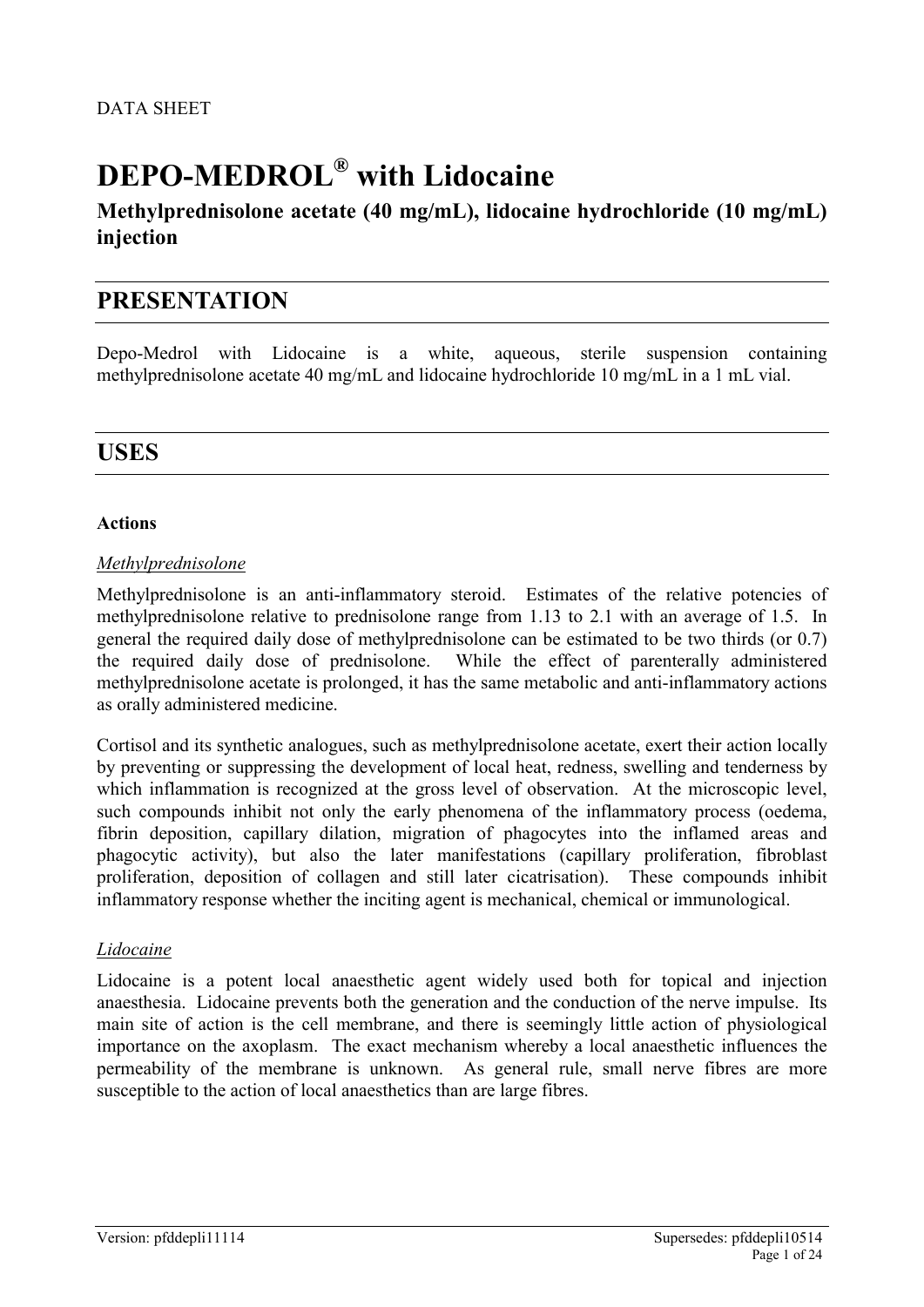#### **Pharmacokinetics**

No pharmacokinetic studies have been performed with the combination product of methylprednisolone and lidocaine, however, data are provided from pharmacokinetic studies performed with the individual product components methylprednisolone and lidocaine.

#### *Absorption*

#### *Methylprednisolone*

Time-to peak concentrations ( $T_{max}$ ) are 7.3  $\pm$  1 hour after intramuscular and 4 - 8 hours after intraarticular administration.

The plasma half-lives of steroids are generally short as compared to the biological half-lives; long after measurable plasma levels of steroids are depleted pharmacological activities continue.

After a single intramuscular injection of 40 to 80 mg methylprednisolone acetate, duration of HPA axis suppression ranged from four to eight days.

#### *Lidocaine*

Pharmacokinetics of lidocaine after synovial absorption following intra-articular bolus injection in patients with knee joint arthroscopy was studied with different maximum concentration  $(C_{\text{max}})$ values reported. The C<sub>max</sub> values are 2.18  $\mu$ g/mL at 1 hour (serum) and 0.63  $\mu$ g/mL at 0.5 hour (plasma) following administration of lidocaine doses of 7 mg/kg and 400 mg, respectively. Other reported serum C<sub>max</sub> values are 0.69  $\mu$ g/mL at 5 minutes and 0.278  $\mu$ g/mL at 2 hours following administration of lidocaine doses of 25 mL of 1% and 20 mL of 1.5%, respectively.

Pharmacokinetic data of lidocaine after intra-bursa and intra-cyst administrations for local effect are not available.

#### *Distribution*

#### *Methylprednisolone*

After intra-articular administration methylprednisolone acetate diffuses from the joint into systemic circulation over approximately 7 days.

Methylprednisolone is widely distributed into the tissues, crosses the blood-brain barrier, and is secreted in breast milk. The apparent volume of distribution is approximately 1.4 L/kg.

In man, methylprednisolone forms a weak dissociable bond with albumin and transcortin. The plasma protein binding of methylprednisolone is approximately 77%.

#### *Lidocaine*

Lidocaine hydrochloride is rapidly absorbed from injection sites and rapidly spreads through surrounding tissues.

The plasma protein binding of lidocaine is concentration-dependent, and binding decreases as concentration increases. At concentrations of 1 to 5 µg/mL, 60%-80% lidocaine is protein bound. Binding is also dependent on the plasma concentration of the  $\alpha$ 1-acid glycoprotein.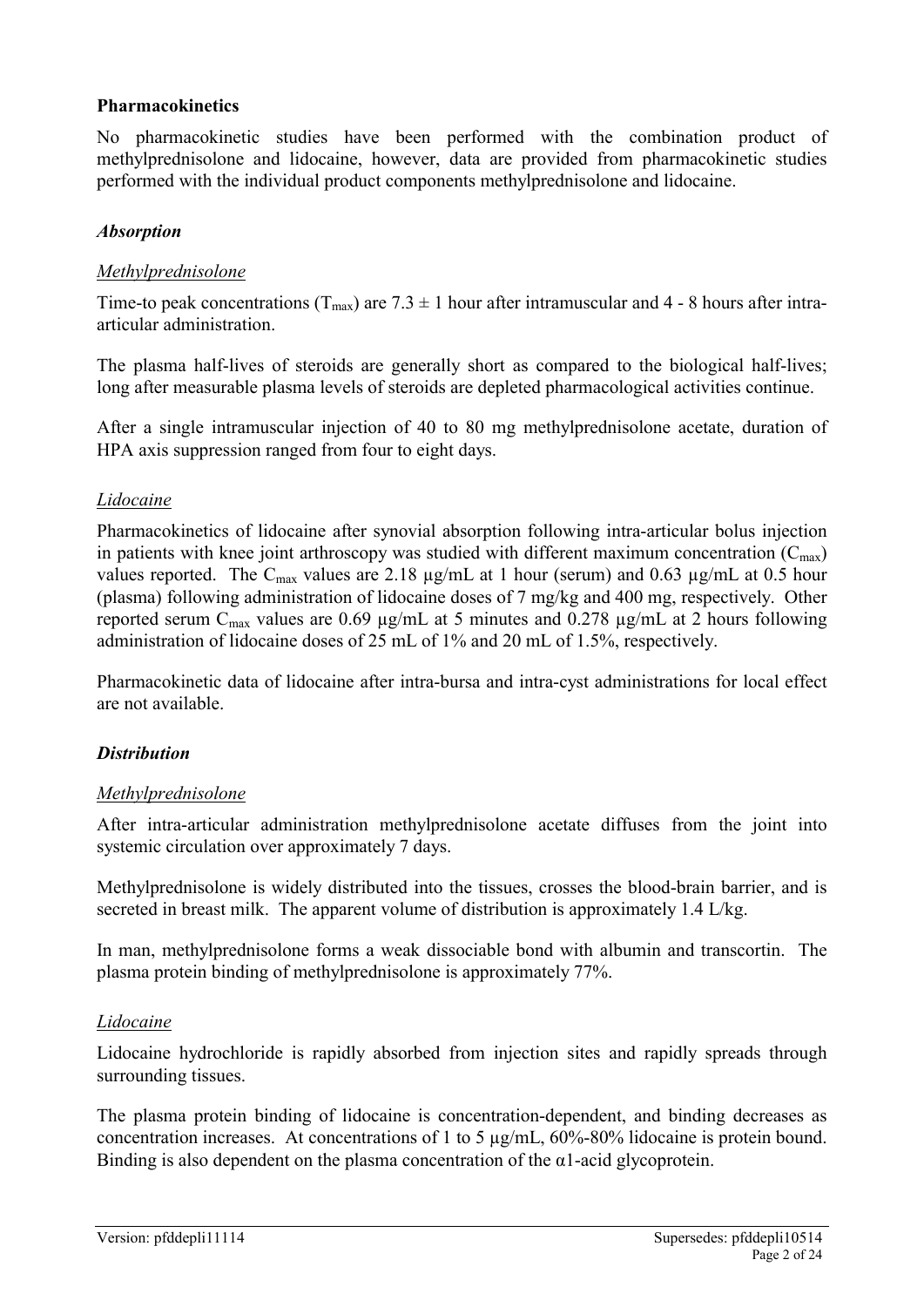Lidocaine has a volume of distribution at steady state of 91 L.

Lidocaine penetrates into the cerebrospinal fluid.

Lidocaine readily crosses the placenta, and equilibrium of unbound drug concentration is rapidly reached. The degree of plasma protein binding in the fetus is less than in the mother, which results in lower total plasma concentrations in the fetus.

#### *Biotransformation or Metabolism*

#### *Methylprednisolone*

Methylprednisolone acetate is hydrolysed to its active form by serum cholinesterases.

Metabolism of methylprednisolone occurs via hepatic routes qualitatively similar to that of cortisol. The major metabolites are 20 beta-hydroxymethylprednisolone and 20 beta-hydroxy-6 alpha-methylprednisone, and are inactive. The metabolites are excreted in the urine as glucuronides, sulphates and unconjugated compounds. These conjugation reactions occur principally in the liver and to some extent in the kidney.

Metabolism in the liver occurs primarily via the CYP3A4. Other drugs that are CYP3A4 inhibitors, inducers or substrates can influence the metabolism of methylprednisolone (see INTERACTIONS).

Methylprednisolone, like many CYP3A4 substrates, may also be a substrate for the ATP-binding cassette (ABC) transport protein p-glycoprotein, influencing tissue distribution and interactions with other medicines modulated by P-gp.

#### *Lidocaine*

Lidocaine is rapidly de-ethylated to monoethylglycine exylidide than metabolised by amidases in the liver.

The main metabolites of lidocaine are monoethylglycine xylidide, glycinexylidide, 2,6 dimethylaniline, and 4-hydroxy-2,6-dimethylaniline. The lidocaine N-dealkylation to monoethylglycine xylidide is considered to be mediated by both CYP1A2 and CYP3A4. The metabolite 2,6-dimethylaniline is converted to 4-hydroxy-2,6-dimethylaniline by CYP2A6 and CYP2E1.

#### *Elimination*

#### *Methylprednisolone*

The mean elimination half-life for total methylprednisolone is in the range of 1.8 to 5.2 hours.

Total clearance is approximately 5 to 6 mL/min/kg.

#### *Lidocaine*

The clearance of lidocaine in plasma following intravenous bolus administration is 9 to 10 mL/min/kg. The elimination half life of lidocaine following intravenous bolus injection is typically 1.5 to 2 hours.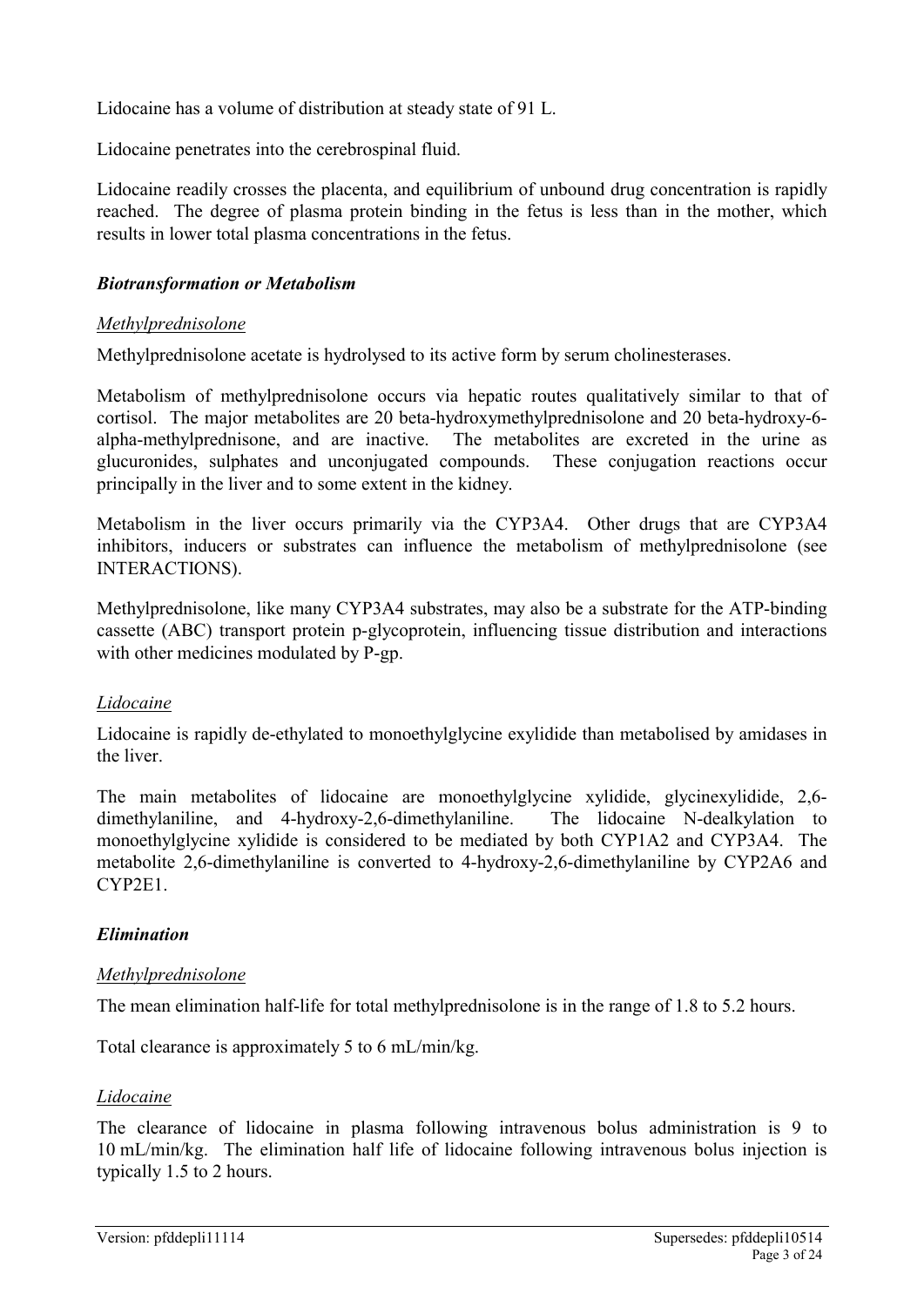The pharmacological actions of monoethylglycine xylidide and glycinexylidide are similar to but less potent than those of lidocaine. Monoethylglycine xylidide has a half life of approximately 2.3 hours and glycinexylidide has a half life of about 10 hours and may accumulate after longterm administration.

Only 3% of lidocaine is excreted unchanged by the kidneys. About 73% of lidocaine appears in the urine as 4-hydorxy-2,6-dimethylaniline metabolite.

#### *Special Populations*

#### *Methylprednisolone*

No pharmacokinetic studies have been performed for methylprednisolone in special populations.

#### *Lidocaine*

*Hepatic impairment*: Following intravenous administration, the half life of lidocaine has approximately 3-fold increase in patients with liver impairment. Pharmacokinetic data of lidocaine after intra-articular, intra-bursa and intra-cyst administrations for local effect are not available in hepatic impairment.

*Renal impairment*: Mild to moderate renal impairment (CLcr 30-60 mL/min) does not affect lidocaine pharmacokinetics but may increase the accumulation of glycinexylidide metabolite following intravenous administration. However, lidocaine clearance decreases about half and its half life is approximately doubled with increased accumulation of glycinexylidide metabolite in patients with severe renal impairment (Clcr <30 mL/min).

*Haemodialysis patients*: The pharmacokinetics of lidocaine and its main metabolite of monoethylglycine xylidide are not altered significantly in haemodialysis patients who receive an intravenous dose of lidocaine.

Pharmacokinetic data of lidocaine after intra-articular, intra-bursa and intra-cyst administrations for local effect are not available in renal impairment.

## **INDICATIONS**

Depo-Medrol with Lidocaine by intra-articular or soft tissue administration (including periarticular and intrabursal) is indicated as adjunctive therapy for short-term administration (to tide the patient over an acute episode or exacerbation) in:

- Synovitis of osteoarthritis
- Rheumatoid arthritis
- Acute gouty arthritis
- Epicondylitis
- Acute nonspecific tenosynovitis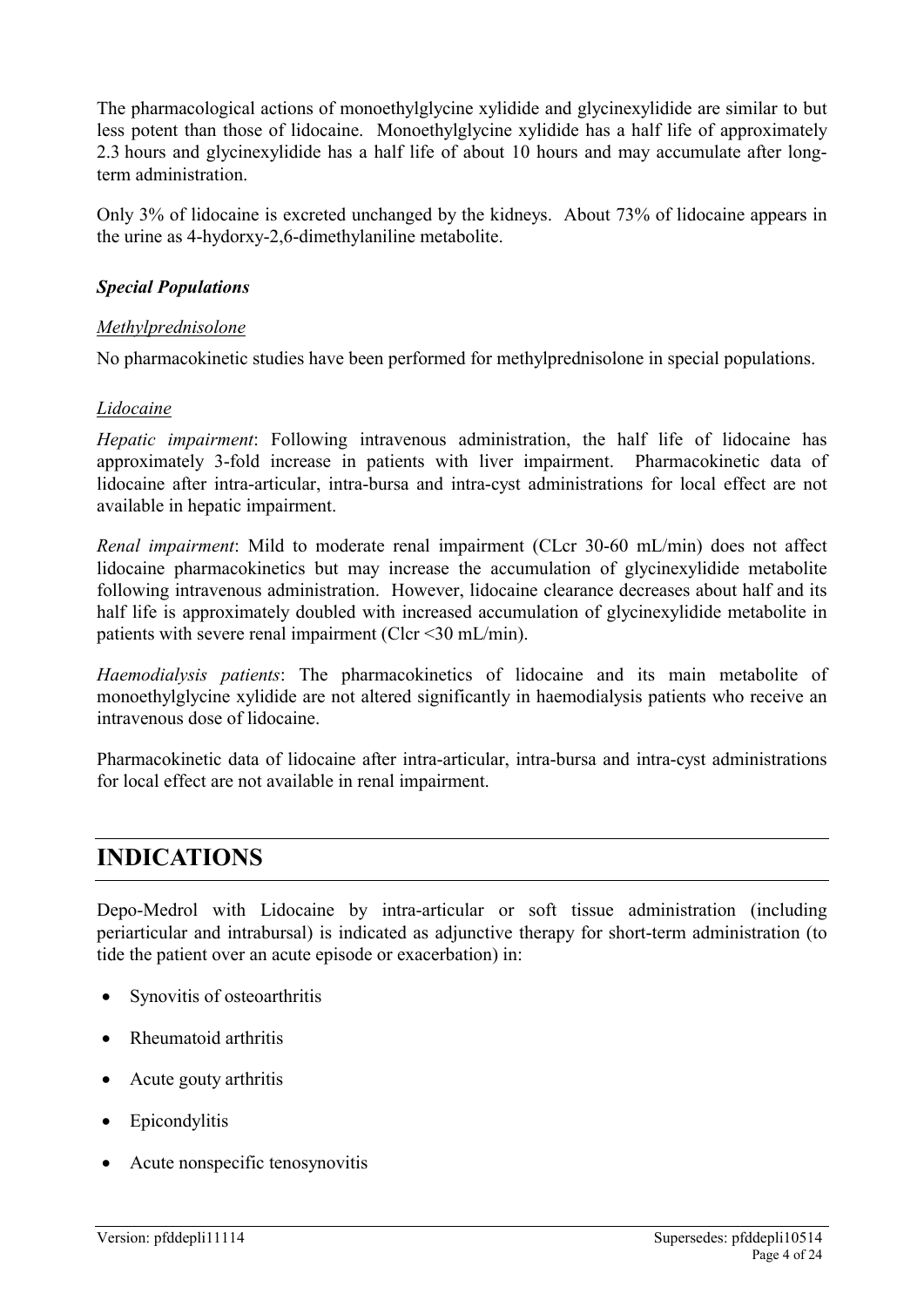- Post-traumatic osteoarthritis
- Acute and subacute bursitis
- Depo-Medrol with Lidocaine may also be useful in cystic tumours of an aponeurosis or tendon (ganglia).

## **DOSAGE AND ADMINISTRATION**

Because complications of treatment with glucocorticoids are dependent on the size of the dose and the duration of treatment, a risk/benefit decision must be made in each individual case as to dose and duration of treatment and as to whether daily or intermittent therapy should be used.

The lowest possible dose of corticosteroid should be used to control the condition under treatment and when reduction in dosage is possible, the reduction should be gradual.

Because of possible physical incompatibilities, Depo-Medrol with Lidocaine sterile aqueous suspension (methylprednisolone acetate) should not be diluted or mixed with other solutions.

When multidose vials are used, special care to prevent contamination of the contents is essential (see **WARNINGS AND PRECAUTIONS**).

Parenteral drug products should be inspected visually for particulate matter and discolouration prior to administration whenever solution and container permit.

Sterile technique is necessary to prevent infections or contamination.

**Depo-Medrol with Lidocaine may be used by any of the following routes: intra-articular, periarticular, intrabursal, intralesional and into the tendon sheath. It MUST NOT be used by the intrathecal, epidural or intravenous routes (see CONTRAINDICATIONS, WARNINGS AND PRECAUTIONS and ADVERSE EFFECTS).**

#### **Administration for Local Effect**

Therapy with Depo-Medrol with Lidocaine does not obviate the need for the conventional measures usually employed. Although this method of treatment will ameliorate symptoms, it is in no sense a cure and the steroid has no effect on the cause of the inflammation.

#### *1. Rheumatoid and Osteoarthritis*

The dose for intra-articular administration depends upon the size of the joint and varies with the severity of the condition in the individual patient. In chronic cases, injections may be repeated at intervals ranging from one to five or more weeks, depending upon the degree of relief obtained from the initial injection. The doses in the following table are given as a general guide:

| Size of Joint | <b>Examples</b>          | <b>Range of Dosage</b> |
|---------------|--------------------------|------------------------|
| Large         | Knees, Ankles, Shoulders | $20-80$ mg             |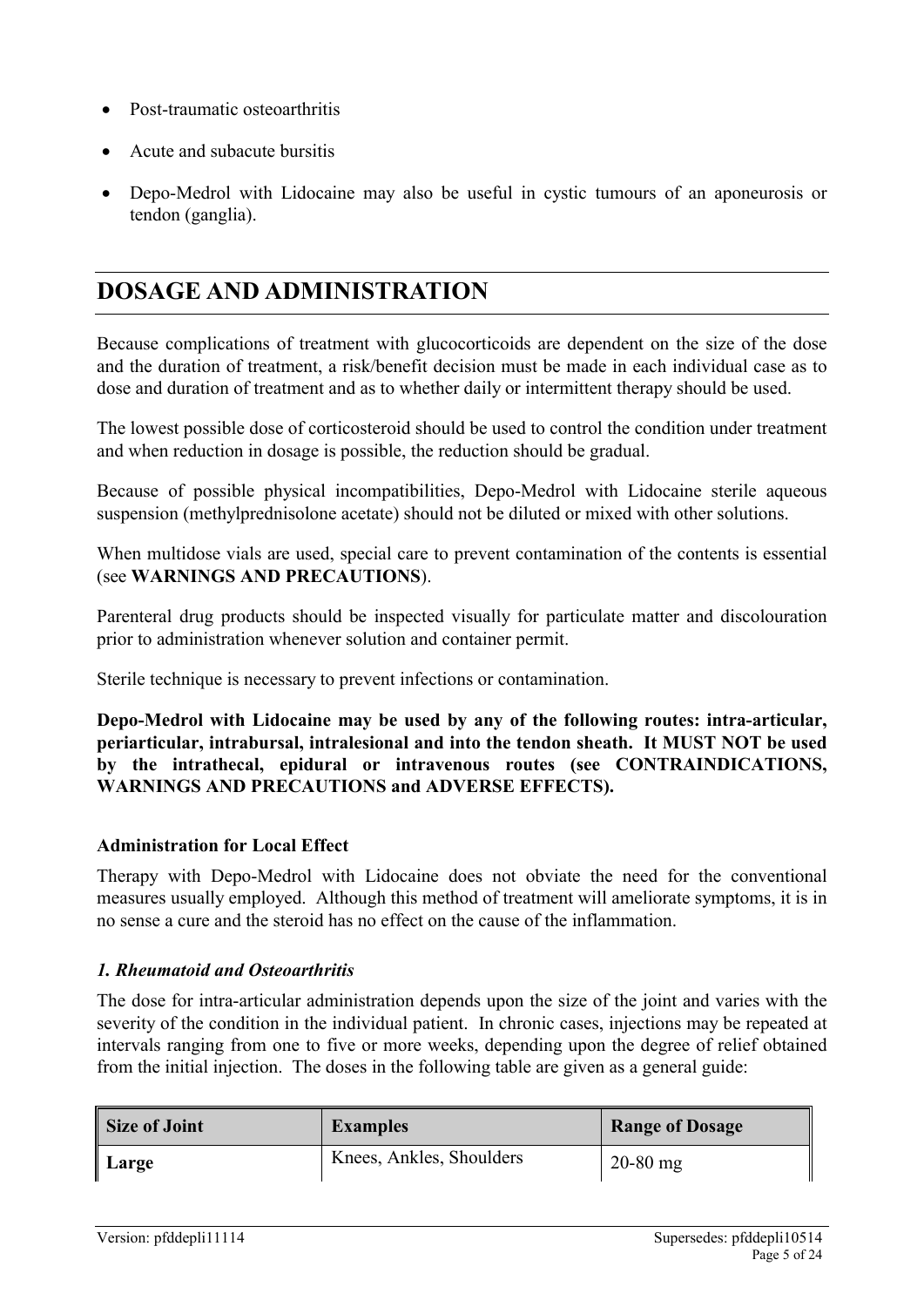| <b>Size of Joint</b> | <b>Examples</b>                                                                 | <b>Range of Dosage</b> |
|----------------------|---------------------------------------------------------------------------------|------------------------|
| <b>Medium</b>        | Elbows, Wrists                                                                  | $10-40$ mg             |
| <b>Small</b>         | Metacarpophalangeal<br>Interphalangeal<br>Sternoclavicular<br>Acromioclavicular | $4-10$ mg              |

### **Procedure**

It is recommended that the anatomy of the joint involved be reviewed before attempting intra-articular injection. In order to obtain the full anti-inflammatory effect, it is important that the injection be made into the synovial space. Employing the same sterile technique as for a lumbar puncture, a sterile 20 to 24 gauge needle (on a dry syringe) is quickly inserted into the synovial cavity. Procaine infiltration is elective. The aspiration of only a few drops of joint fluid proves the joint space has been entered by the needle.

The injection site for each joint is determined by the location where the synovial cavity is most superficial and most free of large vessels and nerves. With the needle in place, the aspirating syringe is removed and replaced by a second syringe containing the desired amount of Depo-Medrol with Lidocaine. The plunger is then pulled outward slightly to aspirate synovial fluid and to make sure the needle is still in the synovial space. After injection, the joint is moved gently a few times to aid mixing of the synovial fluid and the suspension. The site is covered with a small sterile dressing.

Suitable sites for intra-articular injection are the knee, ankle, wrist, elbow, shoulder, phalangeal, and hip joints. Since difficulty is occasionally encountered in entering the hip joint, precautions should be taken to avoid any large blood vessels in the area.

Joints not suitable for injection are those that are anatomically inaccessible, such as the spinal joints and those like the sacroiliac joints that are devoid of synovial space. Treatment failures are most frequently the result of failure to enter the joint space. Little or no benefit follows injection into surrounding tissue. If failures occur when injections into the synovial spaces are certain, as determined by aspiration of fluid, repeated injections are usually futile. Local therapy does not alter the underlying disease process and, whenever possible, comprehensive therapy including physiotherapy and orthopaedic correction should be employed.

Following intra-articular corticosteroid therapy care should be taken to avoid overuse of joints in which symptomatic benefit has been obtained. Negligence in this matter may permit an increase in joint deterioration that will more than offset the beneficial effects of the steroid.

Unstable joints should not be injected. Repeated intra-articular injection may in some cases result in instability of the joint. X-ray follow-up is suggested in selected cases to detect deterioration.

If a local anaesthetic is used prior to injection of Depo-Medrol with Lidocaine, the anaesthetic package insert should be read carefully and all the precautions observed.

#### *2. Bursitis*

The area around the injection site is prepared in a sterile way and a wheal at the site made with one percent procaine hydrochloride solution. A 20 to 24 gauge needle attached to a dry syringe is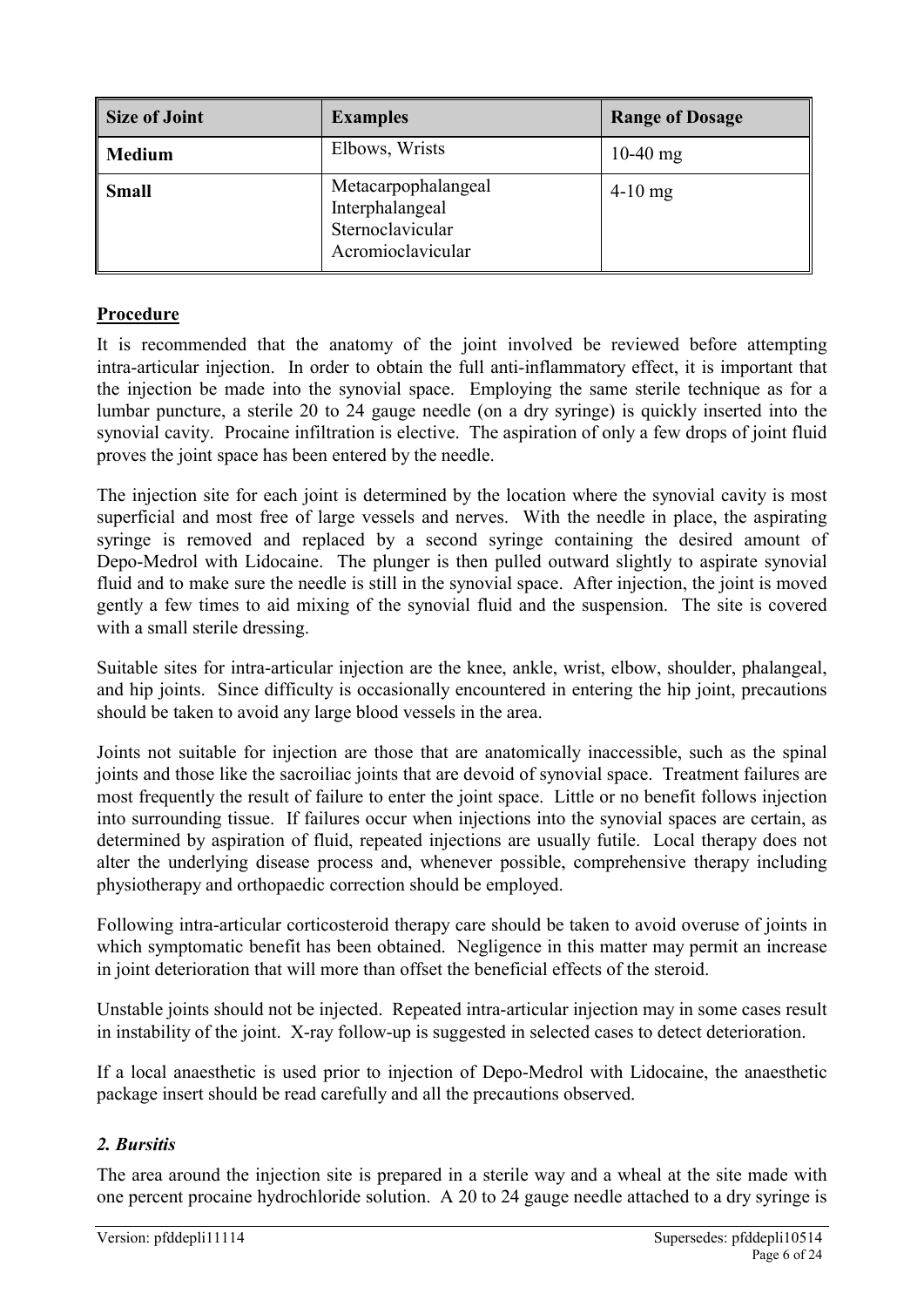inserted into the bursa and the fluid aspirated. The needle is left in place and the aspirating syringe changed for a small syringe containing the desired dose. After injection, the needle is withdrawn and a small dressing applied.

#### *3. Miscellaneous: Ganglion, Tendinitis, Epicondylitis*

In the treatment of conditions such as tendinitis or tenosynovitis, care should be taken, following application of a suitable antiseptic to the overlying skin, to inject the suspension into the tendon sheath rather than into the substance of the tendon. The tendon may be readily palpated when placed on a stretch.

When treating conditions such as epicondylitis, the area of greatest tenderness should be outlined carefully and the suspension infiltrated into the area. For ganglia of the tendon sheaths, the suspension is injected directly into the cyst. In many cases a single injection causes a marked decrease in the size of the cystic tumour and may effect disappearance.

The dose in the treatment of the various conditions of the tendinous or bursal structures listed above varies with the condition being treated and ranges from 4 to 30 mg. In recurrent or chronic conditions, repeated injections may be necessary.

The usual sterile precautions should be observed with each injection.

## **CONTRAINDICATIONS**

- Systemic infections unless specific anti-infective therapy is given.
- Known hypersensitivity to methylprednisolone or any component of Depo-Medrol with Lidocaine.
- Known hypersensitivity to lidocaine or other anaesthetics of the amide type
- Intravenous, intrathecal, epidural injection or any other unspecified route of administration.

Administration of live or live, attenuated vaccines is contraindicated in patients receiving immunosuppressive doses of corticosteroids (see **WARNINGS AND PRECAUTIONS, Immunosuppressive Effects/Increased Susceptibility to Infections**).

## **WARNINGS AND PRECAUTIONS**

This product contains benzyl alcohol which is potentially toxic when administered locally to neural tissue. Benzyl alcohol has been reported to be associated with a fatal "gasping syndrome" in premature infants (see **WARNINGS AND PRECAUTIONS, Paediatric Use**).

The lowest possible dose of corticosteroid should be used to control the condition under treatment and when reduction in dosage is possible, the reduction should be gradual. Since complications of treatment with glucocorticoids are dependent on the size of the dose and the duration of treatment, a risk/benefit decision must be made in each individual case as to dose and duration of treatment and as to whether daily or intermittent therapy should be used.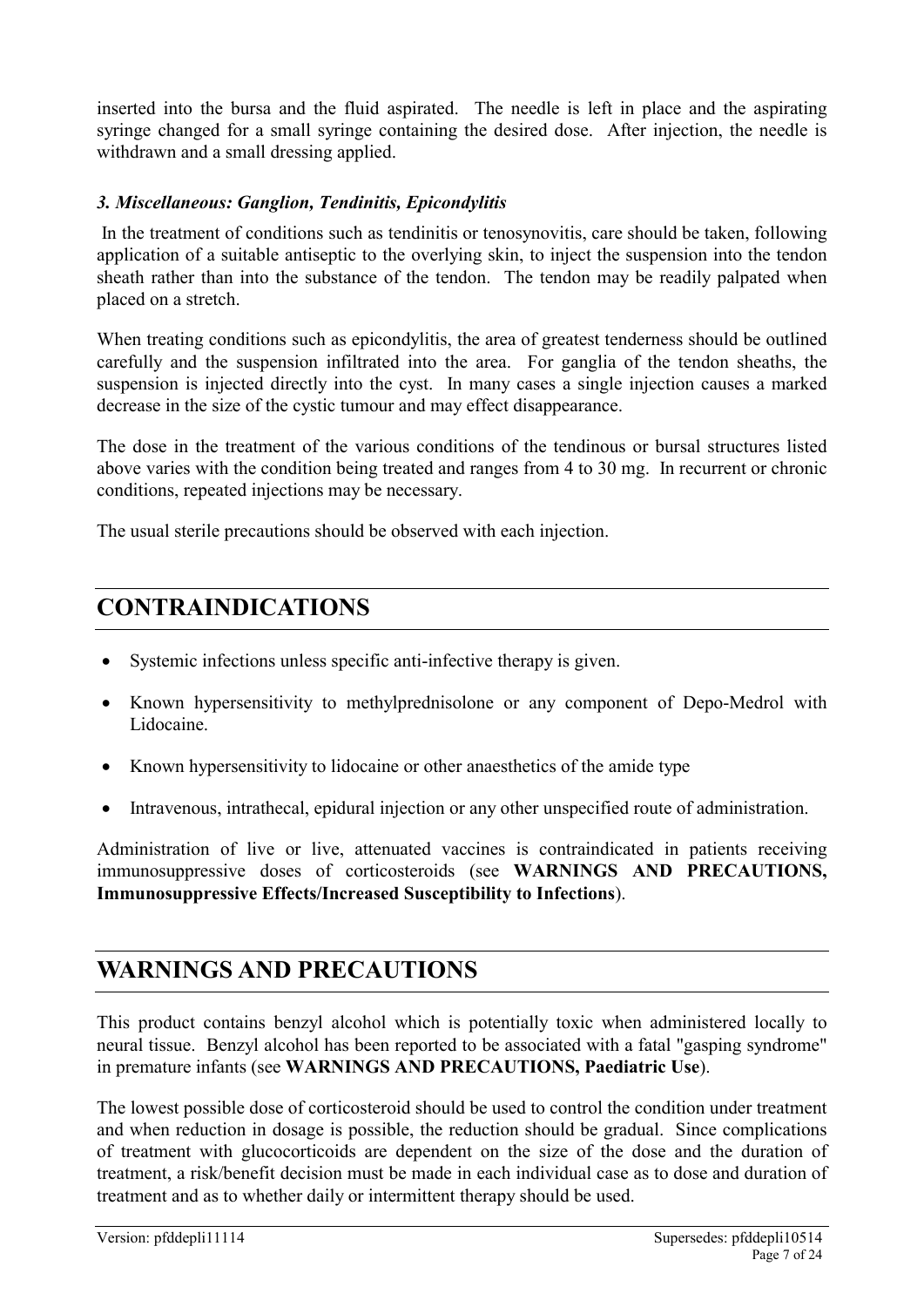#### **Administration Precautions**

Multidose use of Depo-Medrol with Lidocaine from a single vial requires special care to avoid contamination. Although initially sterile, any multidose use of vials may lead to contamination unless strict aseptic technique is observed. Particular care, such as use of disposable sterile syringes and needles is necessary. Multidose use of Depo-Medrol with Lidocaine from vials is not recommended for intra-articular injection.

While crystals of adrenal steroids in the dermis suppress inflammatory reactions, their presence may cause disintegration of the cellular elements and physiochemical changes in the ground substance of the connective tissue. The resultant infrequently occurring dermal and/or subdermal changes may form depressions in the skin at the injection site. The degree to which this reaction occurs will vary with the amount of adrenal steroid injected. Regeneration is usually complete within a few months or after all crystals of the adrenal steroid have been absorbed.

In order to minimise the incidence of dermal and subdermal atrophy, care must be exercised not to exceed recommended doses in injections. Multiple small injections into the area of the lesion should be made whenever possible. The technique of intra-articular injection should include precautions against injection or leakage into the dermis.

**Depo-Medrol with Lidocaine should not be administered by any route other than those listed under INDICATIONS.** It is critical that, during administration of Depo-Medrol with Lidocaine, appropriate technique be used and care taken to assure proper placement of the medicine.

Severe medical events have been reported in association with the contraindicated intrathecal/epidural routes of administration (see **ADVERSE EFFECTS**). Appropriate measures must be taken to avoid intravascular injection.

When multidose vials are used, special care to prevent contamination of the contents is essential. There is some evidence that benzalkonium chloride is not an adequate antiseptic for sterilising multidose vials. A povidone-iodine solution or similar product is recommended to cleanse the vial top prior to aspiration of contents.

#### **Immunosuppressive Effects/Increased Susceptibility to Infections**

Due to their suppression of the inflammatory response and immune function, corticosteroids may increase susceptibility to fungal, bacterial and viral infections and their severity. Chicken pox and measles, for example, can have a more serious or even fatal course in non-immune children or adults on corticosteroids. How the dose, route and duration of corticosteroid administration affect the risk of developing a disseminated infection is not known. The contribution of the underlying disease and/or prior corticosteroid treatment to the risk is also not known. If exposed to chicken pox, they should seek urgent medical attention. Passive immunisation is recommended if nonimmune patients who come into contact with chicken pox. If a diagnosis of chicken pox is confirmed the illness warrants specialist care and urgent treatment.

The immunosuppressive effects of corticosteroids may also result in activation of latent infection or exacerbation of existing infection. Corticosteroids should be used with great care in patients with known or suspected parasitic infections such as Strongyloides infestation. In such patients, corticosteroid-induced immunosuppression may lead to Strongyloides hyperinfection and dissemination with widespread larval migration, often accompanied by severe enterocolitis and potentially fatal gram-negative septicaemia.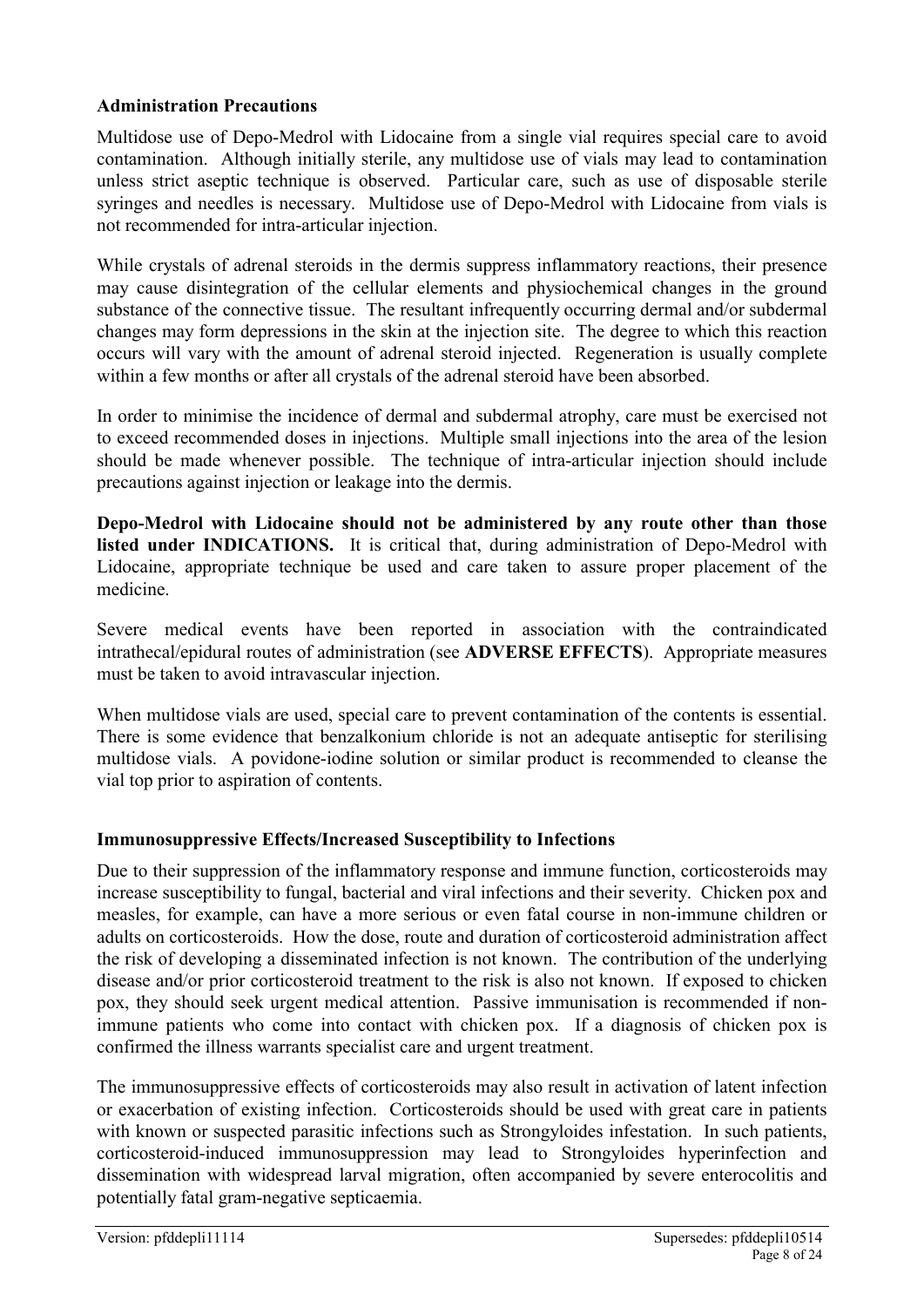It is important to note that corticosteroids may increase susceptibility to infection, may mask some signs of infection, which may reach an advanced stage before the infection is recognised, and new infections may appear during their use. There may be decreased resistance and inability to localise infection when corticosteroids are used. Infections with any pathogen, including viral, bacterial, fungal, protozoan or helminthic organisms, in any location in the body, may be associated with the use of corticosteroids alone or in combination with other immunosuppressive agents that affect cellular immunity, humoral immunity, or neutrophil function. These infections may be mild, but can be severe and at times fatal. With increasing doses of corticosteroids, the rate of occurrence of infectious complications increases. Caution must therefore be exercised in patients with HIV/AIDS or diabetes.

Do not use intra-articular, intrabursal or intratendinous administration for local effect in the presence of acute infection.

Depo-Medrol with Lidocaine is not recommended for use in patients with septic shock or sepsis syndrome. The role of corticosteroids in septic shock has been controversial, with early studies reporting both beneficial and detrimental effects. More recently, supplemental corticosteroids have been suggested to be beneficial in patients with established septic shock who exhibit adrenal insufficiency. However, a systematic review concluded that short-course, high-dose corticosteroids did not support their use. However, meta-analyses and a review suggest that longer courses (5-11 days) of low-dose corticosteroids might reduce mortality, especially in those with vasopressor-dependent septic shock.

Administration of live or live, attenuated vaccines is contraindicated in patients receiving immunosuppressive doses of corticosteroids. Killed or inactivated vaccines may be administered to patients receiving immunosuppressive doses of corticosteroids; however, the response to such vaccines may be diminished. Indicated immunisation procedures may be undertaken in patients receiving non-immunosuppressive doses of corticosteroids.

The use of methylprednisolone in active tuberculosis should be restricted to those cases of fulminating or disseminated tuberculosis in which the corticosteroid is used for the management of the disease in conjunction with an appropriate antituberculous regimen.

If corticosteroids are indicated in patients with latent tuberculosis or tuberculin reactivity, close observation is necessary as reactivation of the disease may occur. During prolonged corticosteroid therapy, these patients should receive chemoprophylaxis.

Kaposi's sarcoma has been reported to occur in patients receiving corticosteroid therapy. Discontinuation of corticosteroids may result in clinical remission.

#### **Immune System Effects**

Allergic reactions (e.g. angioedema) may occur.

Because rare instances of skin reactions and anaphylactic/anaphylactoid reactions (e.g. bronchospasm) have occurred in patients receiving parenteral corticosteroid therapy, appropriate precautionary measures should be taken prior to administration, especially when the patient has a history of allergy to any drug. Allergic skin reactions have been reported apparently related to the excipients in the formulation. Rarely has skin testing demonstrated a reaction to methylprednisolone acetate, per se.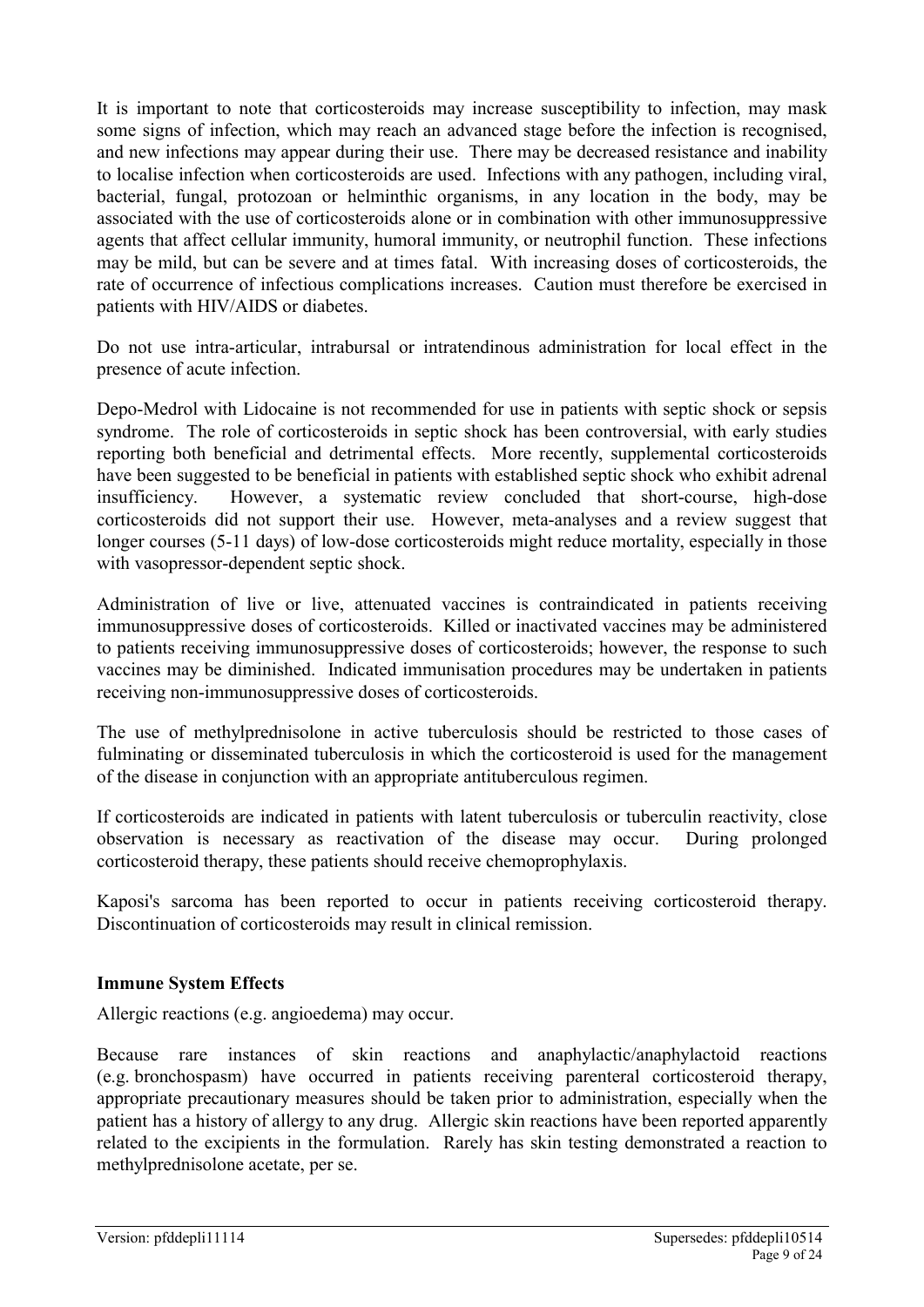#### **Endocrine Effects**

In patients on corticosteroid therapy (or those who have discontinued treatment but continue to experience symptoms of adrenal insufficiency) who are subjected to unusual stress such as intercurrent illness, trauma or surgery, increased dosage (or reinstitution) of rapidly acting corticosteroids may be required.

Pharmacologic doses of corticosteroids administered for prolonged periods may result in hypothalamic-pituitary-adrenal (HPA) suppression (secondary adrenocortical insufficiency). The degree and duration of adrenocortical insufficiency produced is variable among patients and depends on the dose, frequency, time of administration, and duration of glucocorticoid therapy. This effect may be minimised by use of alternate-day therapy.

In addition, acute adrenal insufficiency leading to a fatal outcome may occur if glucocorticoids are withdrawn abruptly. Therefore, withdrawal of corticosteroid should always be gradual.

Symptoms of adrenal insufficiency include: malaise, muscle weakness, mental changes, muscle and joint pain, desquamation of the skin, dyspnoea, anorexia, nausea and vomiting, fever, hypoglycaemia, hypotension and dehydration.

Drug-induced adrenocortical insufficiency may be minimised by gradual reduction of dosage. This type of relative insufficiency may persist for months after discontinuation of therapy, therefore, in any situation of stress occurring during that period, hormone therapy should be reinstituted.

A steroid "withdrawal syndrome", seemingly unrelated to adrenocortical insufficiency, may occur following abrupt discontinuance of glucocorticoids. This syndrome includes symptoms such as anorexia, nausea, vomiting, lethargy, headache, fever, joint pain, desquamation, myalgia, weight loss, and/or hypotension. These effects are thought to be due to the sudden change in glucocorticoid concentration rather than to low corticosteroid levels.

Because glucocorticoids can produce or aggravate Cushing's syndrome, glucocorticoids should be avoided in patients with Cushing's disease.

Corticosteroids should be used with caution in patients with hypothyroidism as there is potential for an enhanced effect of corticosteroids in these patients.

Pheochromocytoma crisis, which can be fatal, has been reported after administration of systemic corticosteroids. Corticosteroids should only be administered to patients with suspected or identified pheochromocytoma after an appropriate risk/benefit evaluation.

#### **Metabolism and Nutrition**

Corticosteroids, including methylprednisolone, can increase blood glucose, worsen pre-existing diabetes and predisposes those on long term corticosteroid therapy to diabetes mellitus. Therefore, corticosteroids should be used with caution in patients with diabetes mellitus or a family history of diabetes mellitus.

#### **Psychiatric Effects**

Psychic derangements may appear when corticosteroids are used, ranging from euphoria, insomnia, mood swings, personality changes, and severe depression to frank psychotic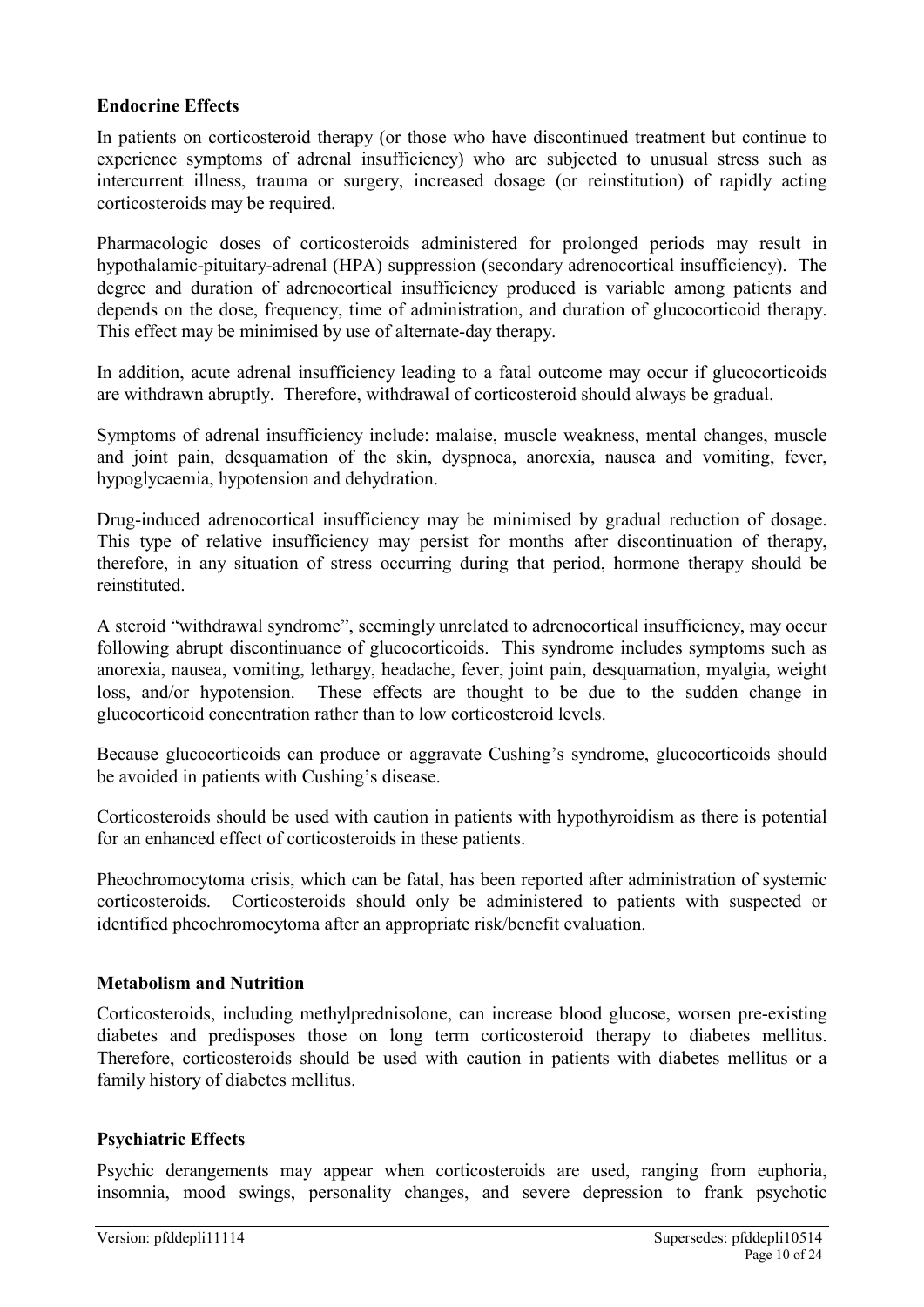manifestations. Also, existing emotional instability or psychotic tendencies may be aggravated by corticosteroids. Therefore, particular care is required when considering the use of corticosteroids in patients with existing or previous history of severe affective disorders.

Potentially severe psychiatric adverse reactions may occur with systemic corticosteroids (see **ADVERSE EFFECTS**). Symptoms typically emerge within a few days or weeks of starting treatment. Most reactions recover after either dose reduction or withdrawal, although specific treatment may be necessary.

Psychological effects have been reported upon withdrawal of corticosteroids; the frequency is unknown. Patients/caregivers should be encouraged to seek medical attention if psychological symptoms develop in the patient, especially if depressed mood or suicidal ideation is suspected. Patients/caregivers should be alert to possible psychiatric disturbances that may occur either during or immediately after dose tapering/withdrawal of systemic steroids.

#### **Nervous System Effects**

Corticosteroids should be used with caution in patients with seizure disorders.

Corticosteroids should be used with caution in patients with myasthenia gravis (see **WARNINGS AND PRECAUTIONS, Musculoskeletal Effects**).

There have been reports of epidural lipomatosis in patients taking corticosteroids, typically with long-term use at high doses.

#### **Ocular Effects**

Corticosteroids should be used cautiously in patients with ocular herpes simplex because of possible risk of corneal scarring, loss of vision and corneal perforation.

Prolonged use of corticosteroids may produce posterior subcapsular cataracts and nuclear cataracts (particularly in children), exophthalmos, or increased intraocular pressure, which may result in glaucoma with possible damage to the optic nerves. Establishment of secondary fungal and viral infections of the eye may also be enhanced in patients receiving glucocorticoids.

Corticosteroid therapy has been associated with central serous chorioretinopathy, which may lead to retinal detachment.

#### **Cardiac Effects**

Adverse effects of glucocorticoids on the cardiovascular system, such as dyslipidemia and hypertension, may predispose treated patients with existing cardiovascular risk factors to additional cardiovascular effects if high doses and/or prolonged courses are used. When using corticosteroids in these patients, attention should be paid to risk modification and additional cardiac monitoring should be considered.

Systemic corticosteroids should be used with caution, and only if strictly necessary, in cases of congestive heart failure.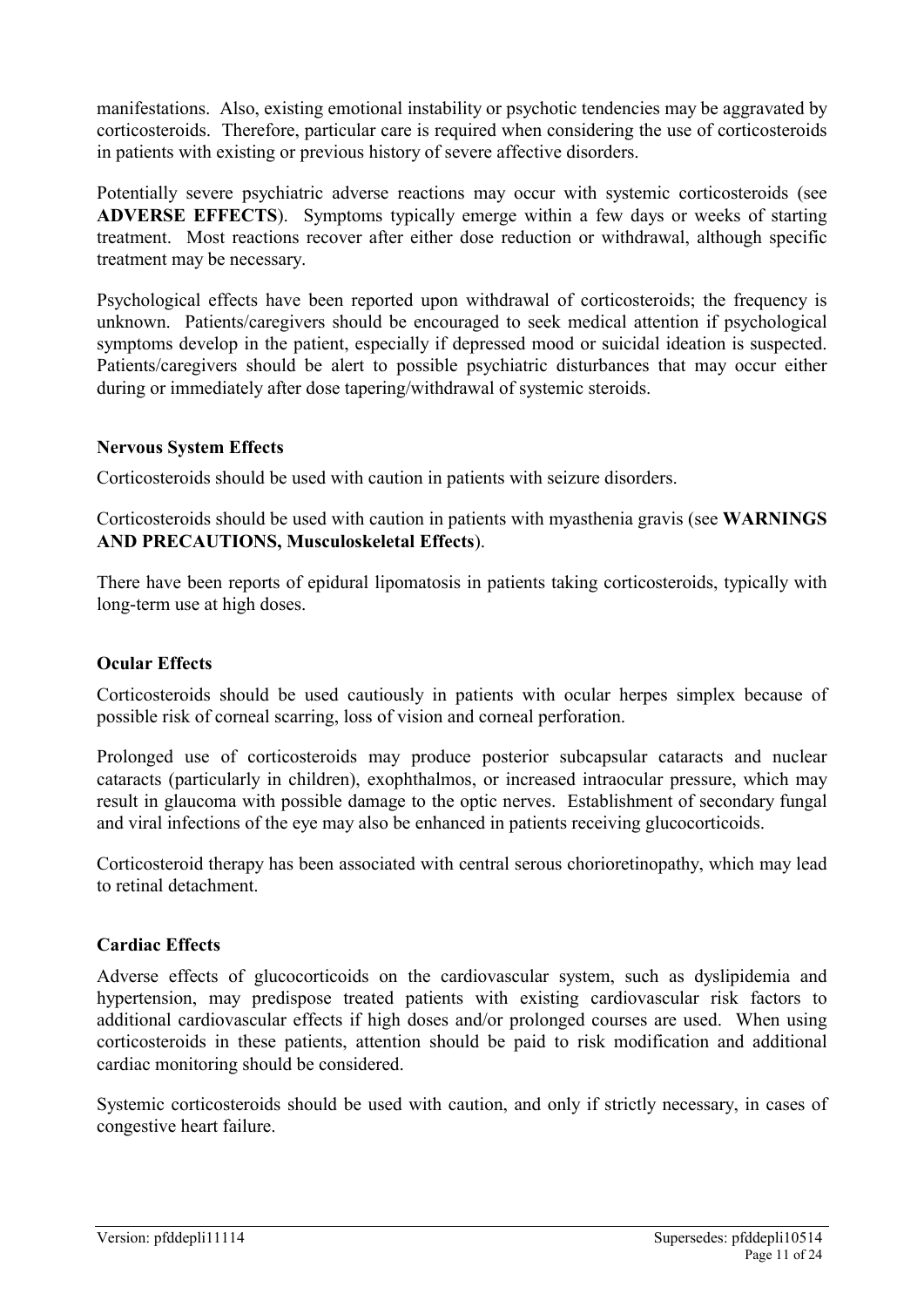#### **Vascular Effects**

Thrombosis including venous thromboembolism has been reported to occur with corticosteroids. As a result corticosteroids should be used with caution in patients who have or may be predisposed to thromboembolic disorders.

Corticosteroids should be used with caution in patients with hypertension.

#### **Gastrointestinal Effects**

There is no universal agreement on whether corticosteroids per se are responsible for peptic ulcers encountered during therapy; however, glucocorticoid therapy may mask the symptoms of peptic ulcer so that perforation or haemorrhage may occur without significant pain. In combination with NSAIDs, the risk of developing gastrointestinal ulcers is increased.

Corticosteroids should be used with caution in non-specific ulcerative colitis if there is a probability of impending perforation, abscess or other pyogenic infection, diverticulitis, fresh intestinal anastomoses, or active or latent peptic ulcer, oesophagitis and gastritis.

#### **Hepatobiliary Effects**

Corticosteroids should be used with caution in patients with hepatic failure.

High doses of corticosteroids may produce acute pancreatitis.

There is an enhanced effect of corticosteroids in patients with cirrhosis.

#### **Musculoskeletal Effects**

Corticosteroids should be used with caution in patients with myasthenia gravis who are receiving anticholinesterase therapy as corticosteroid use may decrease plasma anticholinesterase activity.

An acute myopathy has been reported with the use of high doses of corticosteroids, most often occurring in patients with disorders of neuromuscular transmission (e.g. myasthenia gravis) or in patients receiving concomitant therapy with anticholinergics, such as neuromuscular blocking drugs (e.g. pancuronium). This acute myopathy is generalised, may involve ocular and respiratory muscles, and may result in quadriparesis. Elevations of creatine kinase may occur. Clinical improvement or recovery after stopping corticosteroids may require weeks to years.

Corticosteroids should be used with caution in patients with osteoporosis. Osteoporosis is a common but infrequently recognised adverse effect associated with a long-term use of large doses of glucocorticoid.

Corticosteroid should be used with caution in patients with Duchenne's muscular dystrophy since transient rhabdomyolysis and myoglobinuria have been reported following strenuous activities.

Corticosteroids should be used with caution in patients with previous steroid myopathy.

#### **Renal and Urinary Disorders**

Corticosteroids should be used with caution in patients with renal insufficiency.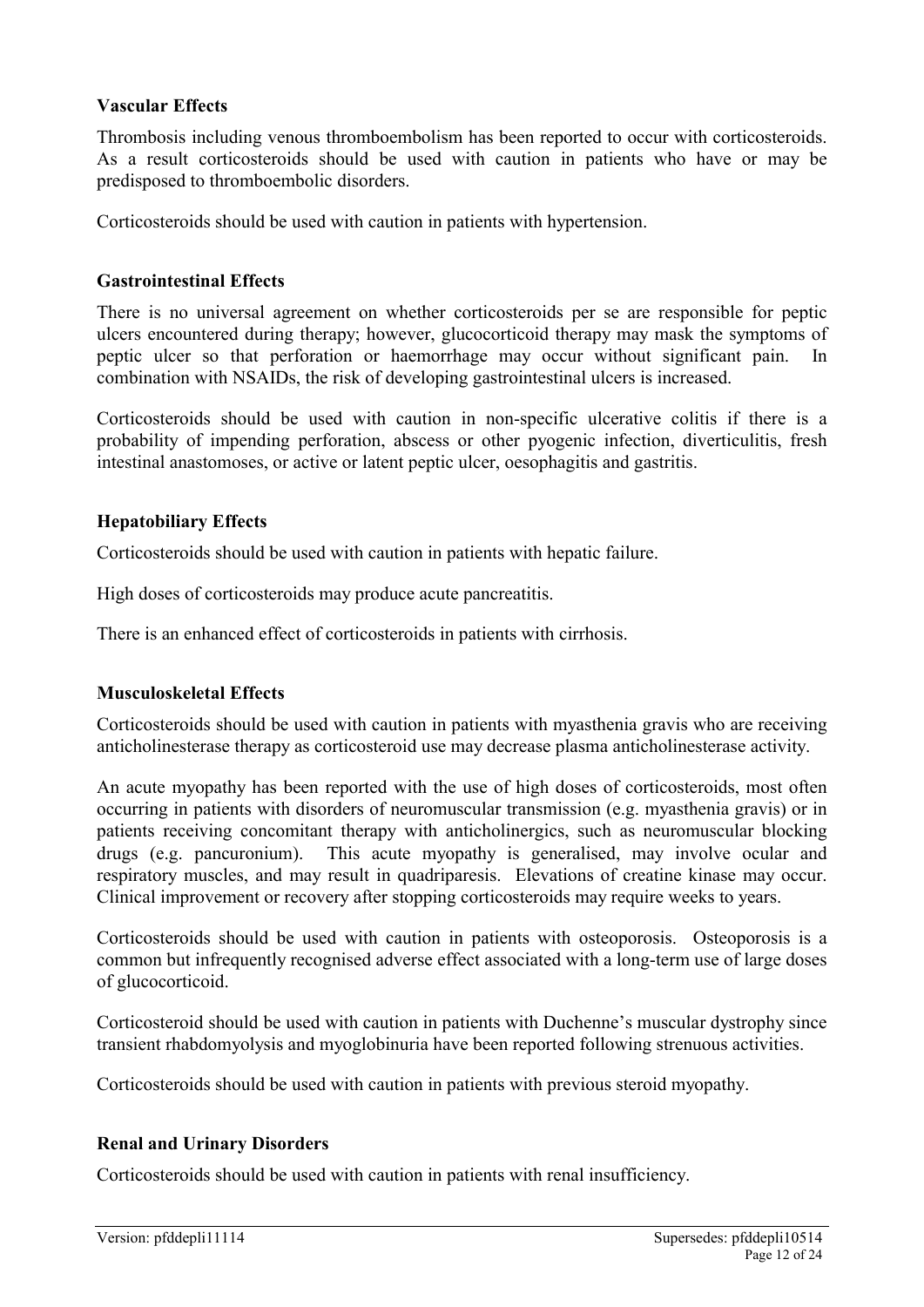#### **Investigations**

Average and large doses of hydrocortisone or cortisone can cause elevation of blood pressure, salt and water retention, and increased excretion of potassium. These effects are less likely to occur with the synthetic derivatives except when used in large doses. Dietary salt restriction and potassium supplementation may be necessary. All corticosteroids increase calcium excretion.

#### **Discontinuation (see WARNINGS AND PRECAUTIONS, Endocrine Effects)**

#### **Injury, Poisoning and Procedural Complications**

Systemic corticosteroids are not indicated for, and should therefore not be used to treat traumatic brain injury. A multicentre study revealed an increased mortality at 2 weeks and 6 months after injury in patients administered methylprednisolone compared to placebo. A causal association with methylprednisolone treatment has not been established.

#### **Other**

Aspirin and nonsteroidal anti-inflammatory agents should be used cautiously in conjunction with corticosteroids (see **INTERACTIONS, Other Interactions,** *NSAIDs)*.

#### **Additional Precautions Specific For Parenteral Corticosteroids**

Intra-articular injection of a corticosteroid may produce systemic as well as local effects. No additional benefit derives from the intramuscular administration of Depo-Medrol with Lidocaine. Where parenteral corticosteroid therapy for sustained systemic effect is desired, plain Depo-Medrol should be used.

Appropriate examination of any joint fluid present is necessary to exclude a septic process.

A marked increase in pain accompanied by local swelling, further restriction of joint motion, fever, and malaise are suggestive of septic arthritis. If this complication occurs and the diagnosis of sepsis is confirmed, appropriate antimicrobial therapy should be instituted.

Local injection of a steroid into a previously infected joint is to be avoided.

Corticosteroids should not be injected into unstable joints (see **DOSAGE AND ADMINISTRATION**).

Sterile technique is necessary to prevent infections or contamination.

#### **Effects on Fertility**

Reproductive toxicity studies have not been conducted with the combination of methylprednisolone and lidocaine.

Corticosteroids have been shown to impair fertility in animal studies.

No effects could be detected in reproductive toxicity studies of lidocaine in rats.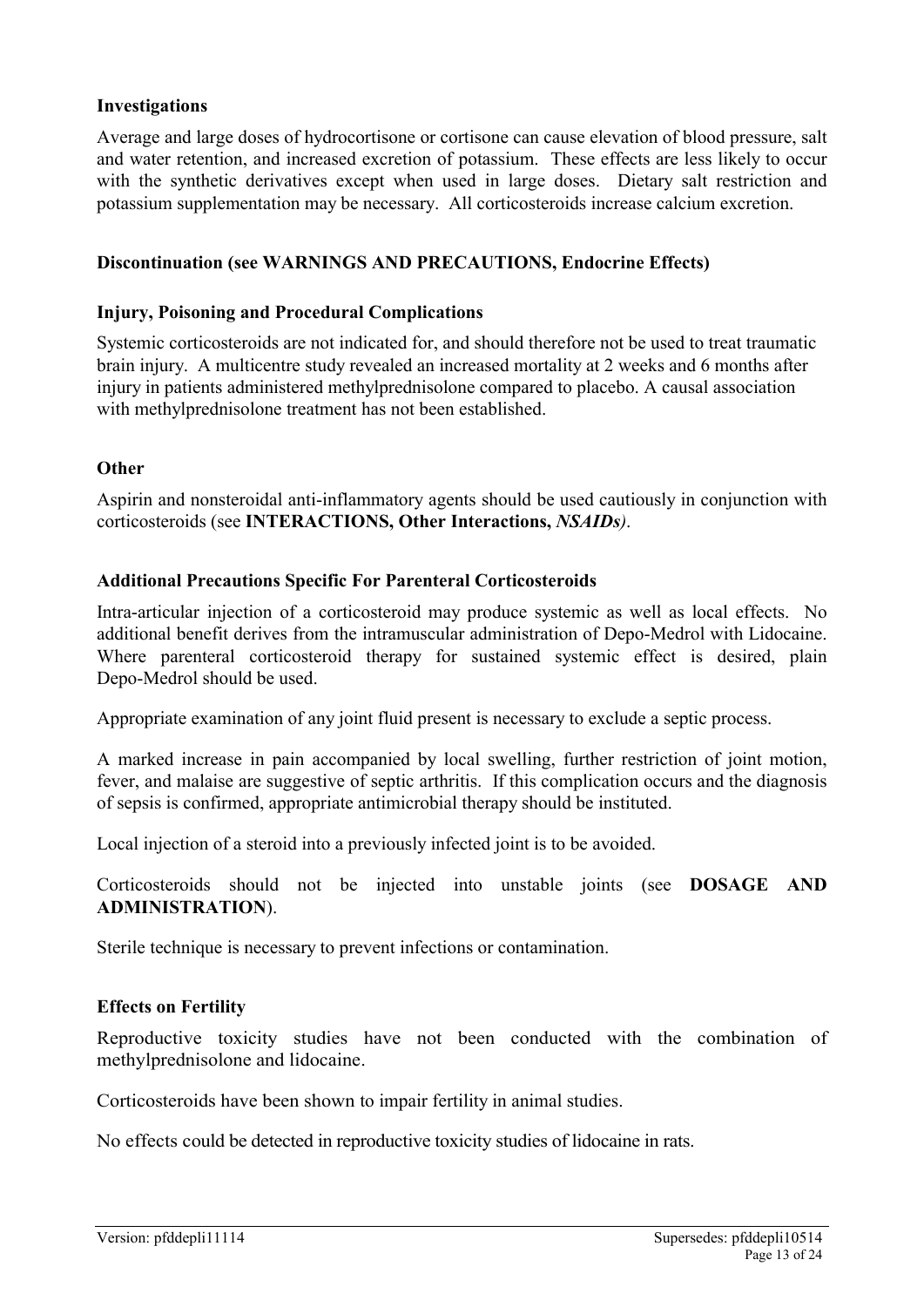#### **Use in Pregnancy**

#### *Methylprednisolone*

Corticosteroids have been shown to be teratogenic in many species when given in doses equivalent to the human dose. Some animal studies have shown that corticosteroids (such as methylprednisolone), when administered to the mother, may cause fetal malformations of various kinds (cleft palate, skeletal malformations) and intra-uterine growth retardation. Adequate human reproductive studies have not been done with corticosteroids. Therefore the use of this drug in pregnancy, nursing mothers, or women of childbearing potential requires that the benefits of the drug be carefully weighed against the potential risk to the mother and embryo or fetus. Since there is inadequate evidence of safety in human pregnancy, this drug should be used in pregnancy only if clearly needed.

Corticosteroids readily cross the placenta. An increased incidence of low-birth weights in infants born of mothers receiving corticosteroids has been reported.

Infants born to mothers who have received substantial doses of corticosteroids during pregnancy must be carefully observed and evaluated for signs of adrenal insufficiency, although neonatal adrenal insufficiency is rarely reported in infants exposed *in utero* to corticosteroids.

Cataracts have been observed in infants born to mothers treated with long-term corticosteroids during pregnancy.

Benzyl alcohol can cross the placenta (see **WARNINGS AND PRECAUTIONS, Paediatric Use**).

#### *Lidocaine*

Adequate human reproductive studies have not been done with lidocaine.

Lidocaine readily crosses the placenta.

#### *Labour and Delivery*

There are no known effects of corticosteroids on labour and delivery. The use of local anaesthetics such as lidocaine during labour and delivery may be associated with adverse effects on mother and fetus.

#### **Use in Lactation**

#### *Methylprednisolone*

Corticosteroids are excreted in breast milk.

Corticosteroids distributed into breast milk may suppress growth and interfere with endogenous glucocorticoid production in nursing infants. Since adequate reproductive studies have not been performed in humans with glucocorticoids, these drugs should be administered to nursing mothers only if the benefits of therapy are judged to outweigh the potential risks to the infant.

#### *Lidocaine*

It is not known whether lidocaine is excreted in human breast milk.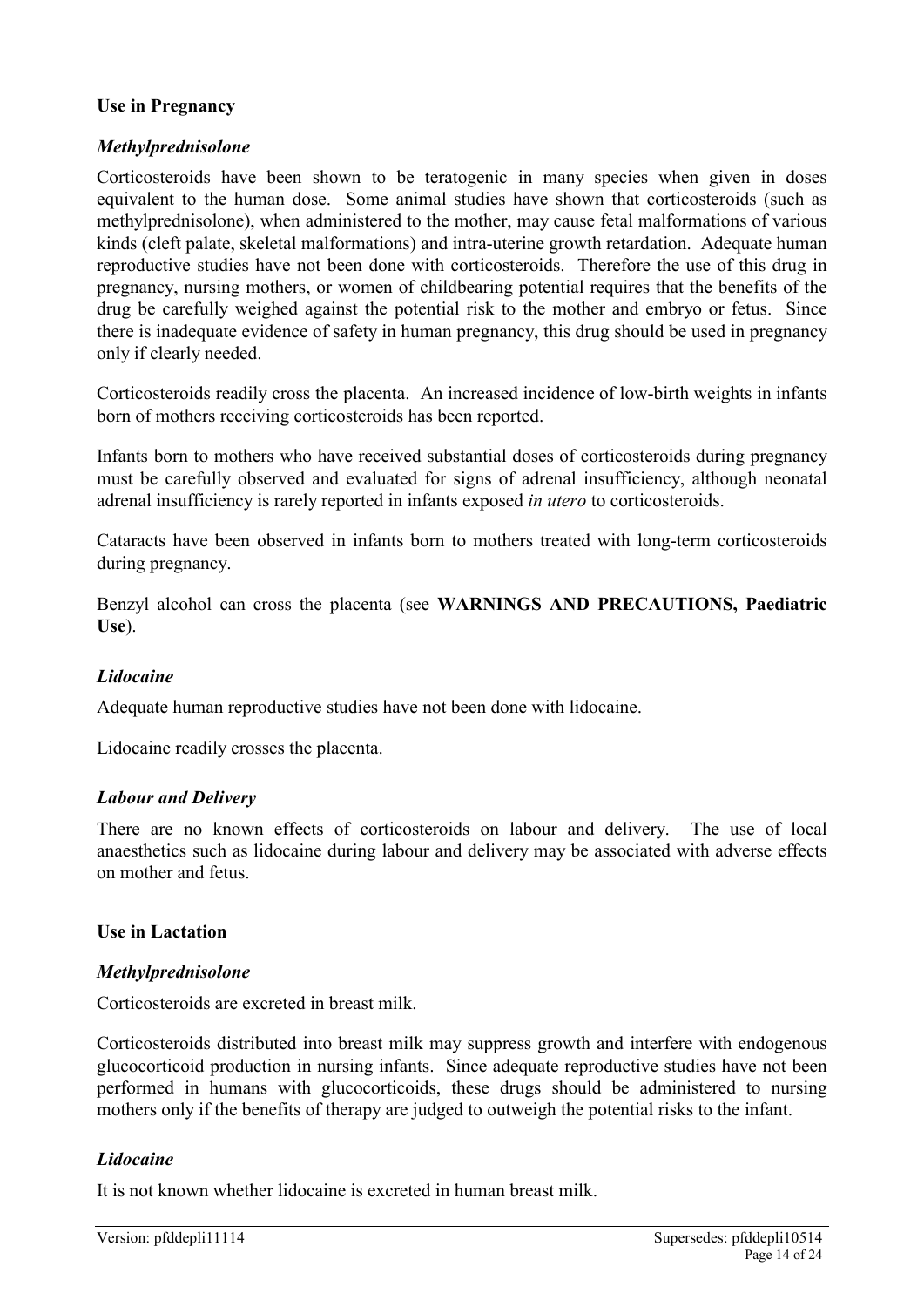#### **Paediatric Use**

This product contains benzyl alcohol. Benzyl alcohol is associated with severe adverse effects, including fatal "gasping syndrome", in paediatric patients.

The minimum amount of benzyl alcohol at which toxicity may occur is unknown. The risk of benzyl alcohol toxicity depends on the quantity administered and the hepatic capacity to detoxify the chemical. Premature and low-birth-weight infants may be more likely to develop toxicity.

Growth and development of infants and children on prolonged corticosteroid therapy should be carefully observed. Corticosteroids may cause growth retardation in infancy, childhood and adolescence. The effects may be irreversible, therefore, long-term daily divided doses of corticosteroids should be avoided in these patients.

In infants, children and adolescents, corticosteroid treatment should be restricted to the most serious indications. Use in children should be limited to the shortest possible time.

Increased intracranial pressure with papilloedema (pseudotumour cerebri) in children has been reported, usually after treatment withdrawal of methylprednisolone. Infants and children on prolonged corticosteroid therapy are at special risk from raised intracranial pressure.

High doses of corticosteroids may produce pancreatitis in children.

#### **Use in the Elderly**

The use of corticosteroids, particularly long-term use, in the elderly should be planned bearing in mind the more serious consequences of the common side effects, especially osteoporosis, hypertension, hypokalaemia, diabetes, susceptibility to infection and thinning of the skin. Close clinical supervision is required to avoid life-threatening reactions.

#### **Genotoxicity**

Genotoxicity studies have not been conducted with the combination of methylprednisolone and lidocaine.

There was no evidence of a potential for genetic and chromosome mutations when methylprednisolone was tested in limited studies performed in bacterial and mammalian cells.

Genotoxicity tests with lidocaine showed no evidence of mutagenic potential. A metabolite of lidocaine, 2,6-xylidine, showed weak genotoxic potential *in vitro* and *in vivo*.

#### **Carcinogenicity**

Long-term studies in animals have not been performed to evaluate carcinogenic potential in methylprednisolone, lidocaine or the combination of methylprednisolone and lidocaine.

A metabolite of lidocaine, 2,6-xylidine, has been shown to be carcinogenic in rats with unknown clinical relevance in relation to short-term/intermittent use of lidocaine as a local anaesthetic.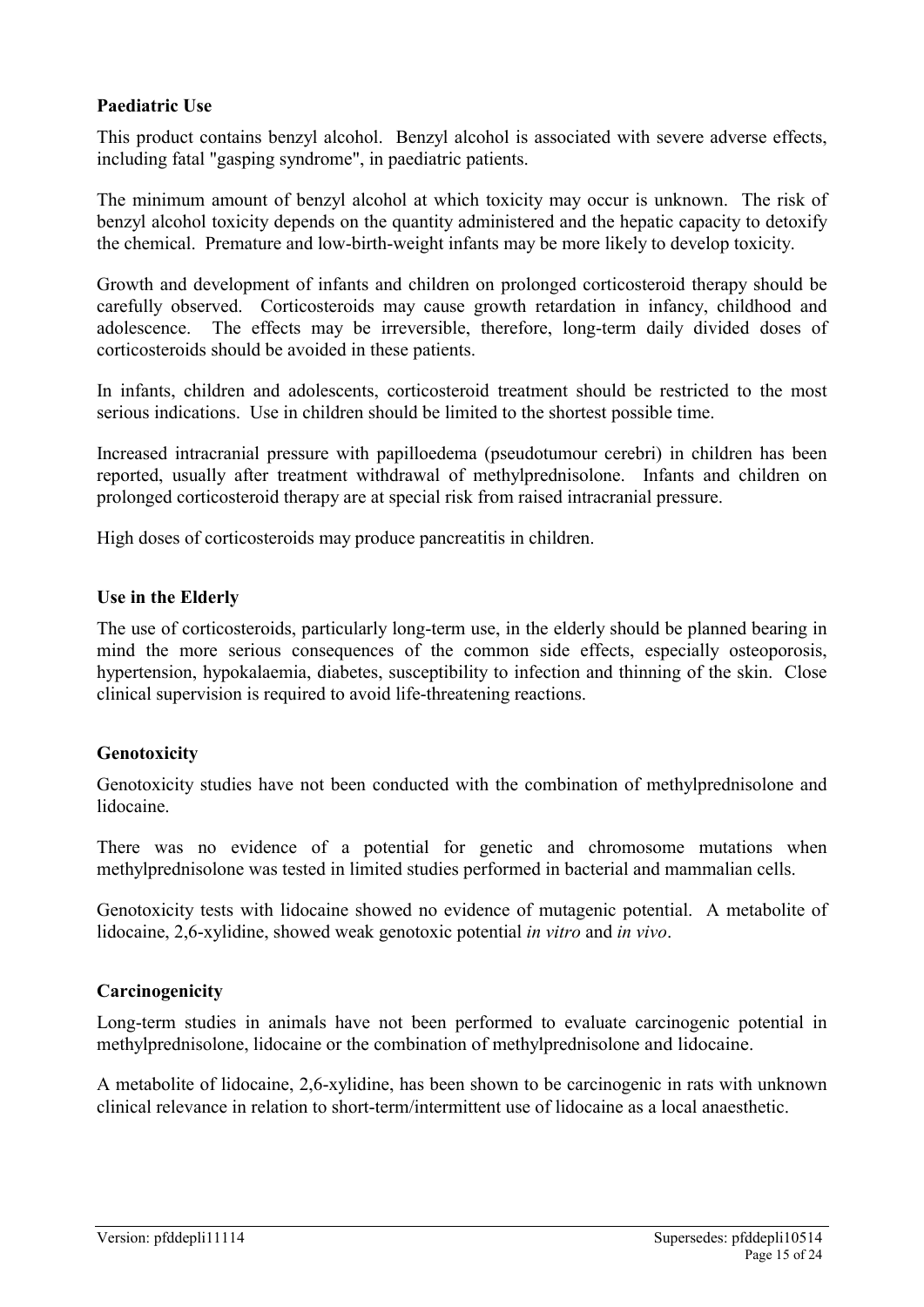#### **Effects on Ability to Drive and Use Machines**

The effect of corticosteroids on the ability to drive or use machinery has not been systematically evaluated. Undesirable effects, such as dizziness, vertigo, visual disturbances, and fatigue are possible after treatment with corticosteroids. If affected, patients should not drive or operate machinery.

### **ADVERSE EFFECTS**

**Administration by other than indicated routes has been associated with reports of serious medical events including: arachnoiditis, meningitis, paraparesis/paraplegia, sensory disturbances, headache, functional gastrointestinal disorder/bladder dysfunction, seizures, visual impairment including blindness, ocular and periocular inflammation, and residue or slough at injection site.**

The adverse effects for methylprednisolone acetate are listed below by system organ class and frequency.

#### *Infections and Infestations*

Not known: Opportunistic infection, infection<sup>a</sup>, peritonitis, oesophageal candidiasis, injection site infection<sup>b</sup>.

#### *Blood and Lymphatic System Disorders*

Not known: Leucocytosis

#### *Immune System Disorders*

Not known: Drug hypersensitivity (including anaphylactic reaction and anaphylactoid reaction), suppression of reactions to skin tests.

#### *Endocrine Disorders*

Not known: Cushingoid, hypopituitarism, steroid withdrawal syndrome.

#### *Metabolism and Nutrition Disorders*

Not known: Lipomatosis, sodium retention, fluid retention, alkalosis hypokalaemic, metabolic  $acidosis,$  dyslipidaemia, glucose tolerance impaired $\bar{c}$ , increased insulin requirement (or oral hypoglycaemic agents in diabetics), increased appetite (which may result in weight increased).

#### *Psychiatric Disorders*

Not known: Affective disorder (including depressed mood, euphoric. mood affect lability, drug dependence, suicidal ideation), psychotic disorder (including mania, delusion, hallucination and schizophrenia), psychotic behaviour, mental disorder, personality change, mood swings, confusional state, abnormal behaviour, anxiety, irritability, insomnia.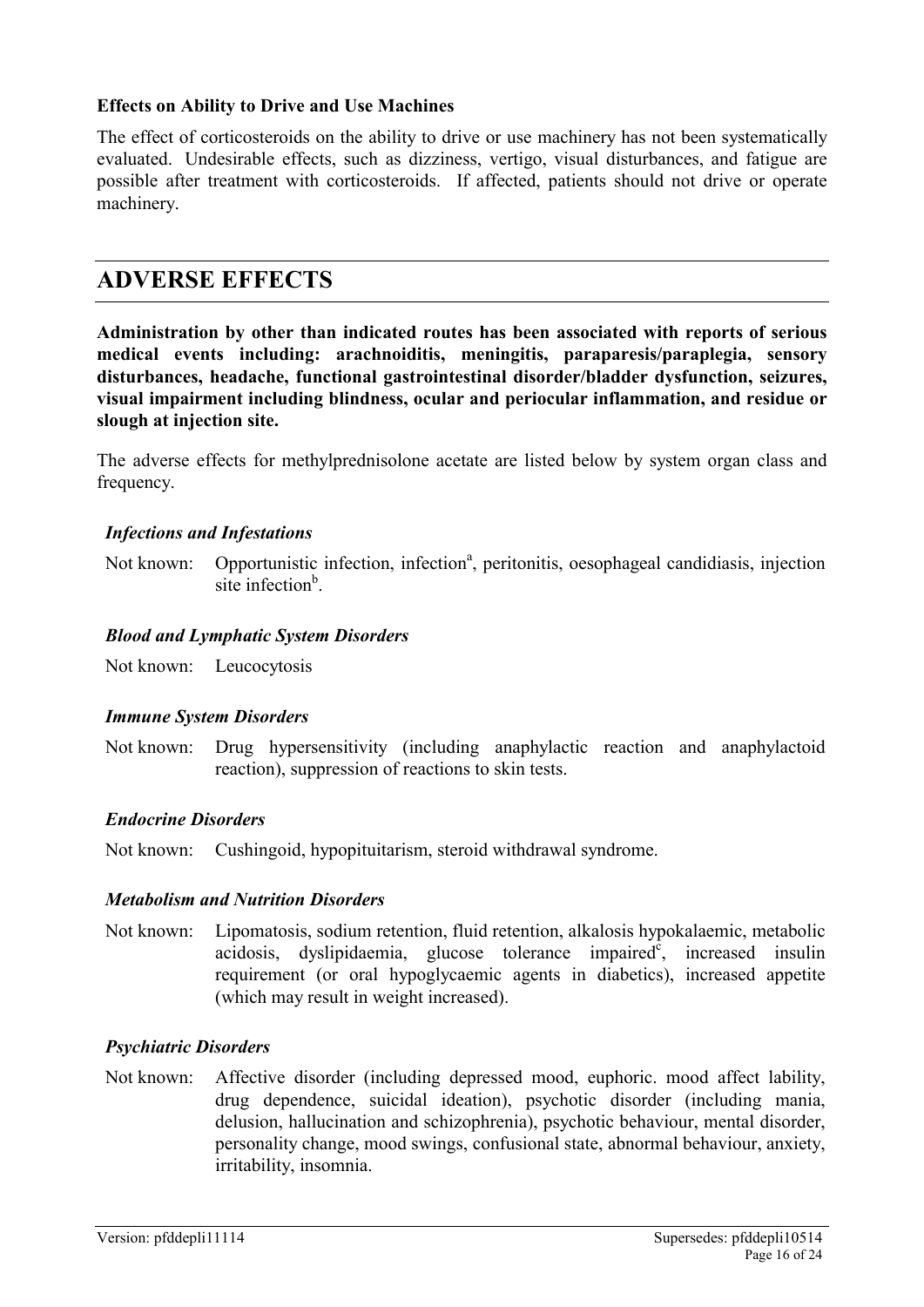#### *Nervous System Disorders*

Not known: Epidural lipomatosis, intracranial pressure increased (with papilloedema [benign intracranial hypertension]), convulsion, amnesia, cognitive disorder, dizziness, headache.

#### *Eye Disorders*

Not known: Central serous chorioretinopathy, blindness<sup>d</sup>, cataract, glaucoma, exophthalmos, corneal thinning, scleral thinning, exacerbation of ophthalmic viral or fungal disease.

#### *Ear and Labyrinth Disorders*

Not known: Vertigo.

#### *Cardiac Disorders*

Not known: Cardiac failure congestive (in susceptible patients).

#### *Vascular Disorders*

Not known: Thrombosis, hypertension, hypotension.

#### *Respiratory, Thoracic and Mediastinal Disorders*

Not known: Pulmonary embolism, hiccups.

#### *Gastrointestinal Disorders*

Not known: Peptic ulcer (with possible peptic ulcer perforation and peptic ulcer haemorrhage), intestinal perforation, gastric haemorrhage, pancreatitis, oesophagitis ulcerative, oesophagitis, abdominal distension, abdominal pain, diarrhoea, dyspepsia, nausea.

#### *Skin and Subcutaneous Tissue Disorders*

Not known: Angioedema, hirsutism, petechiae, ecchymosis, subcutaneous atrophy, skin atrophy, erythema, hyperhidrosis, skin striae, rash, pruritus, urticaria, telangiectasia, skin hyperpigmentation, skin hypopigmentation, acne.

#### *Musculoskeletal and Connective Tissue Disorders*

Not known: Muscular weakness, myalgia, myopathy, muscle atrophy, osteoporosis, osteonecrosis, pathological fracture, neuropathic arthropathy, arthralgia, growth retardation.

#### *Reproductive System and Breast Disorders*

Not known: Menstruation irregular, amenorrhoea.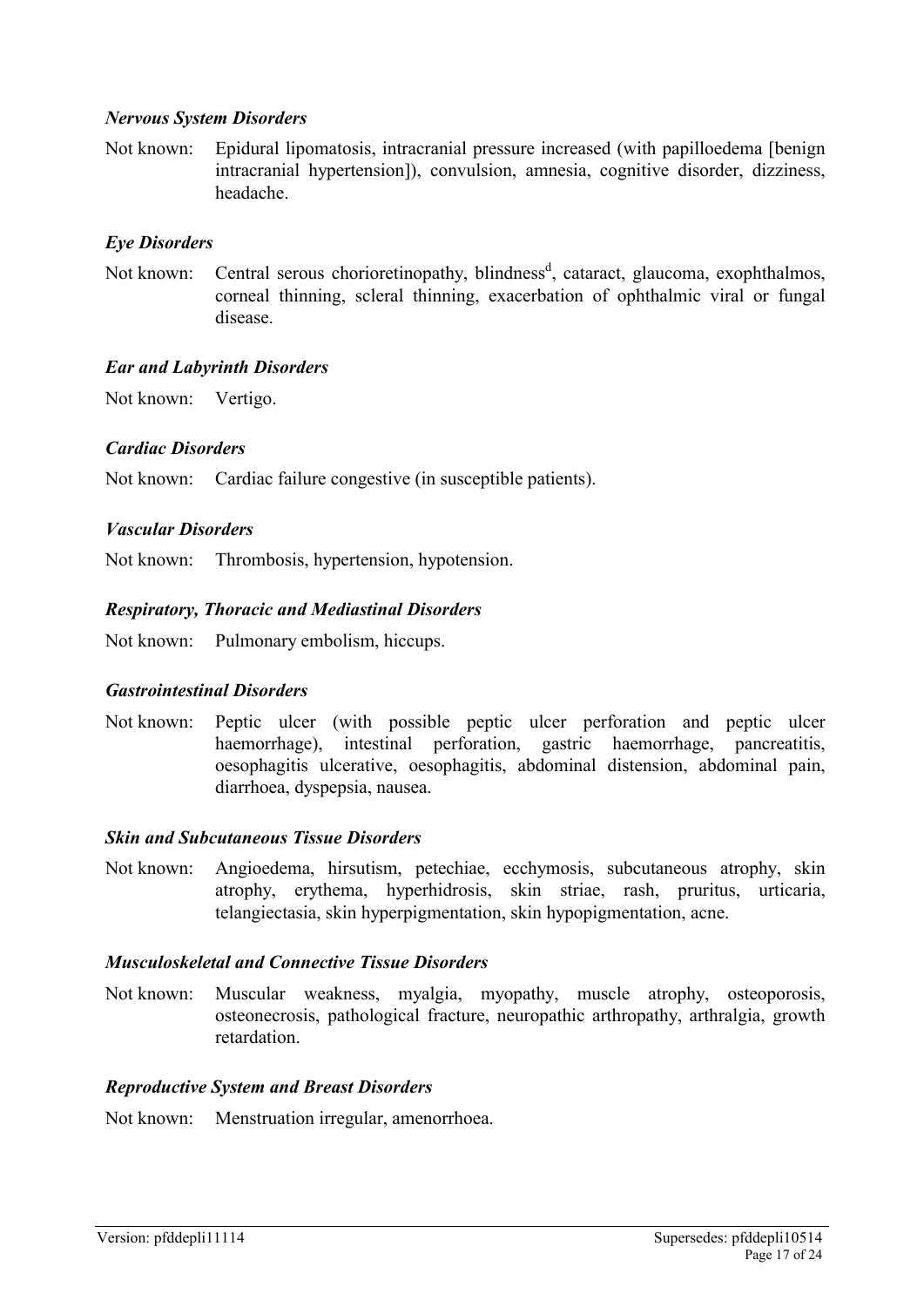#### *General Disorders and Administration Site Conditions*

Not known: Abscess sterile, oedema peripheral, impaired healing, fatigue, malaise, injection site reaction, post-injection flare<sup>e</sup>.

#### *Investigations*

Not known: Intraocular pressure increased, carbohydrate tolerance decreased, blood potassium decreased, nitrogen balance negative (due to protein catabolism), calcium balance negative, urine calcium increased, alanine aminotransferase increased, aspartate aminotransferase increased, blood alkaline phosphatase increased, blood urea increased.

#### *Injury, Poisoning and Procedural Complications*

Not known: Spinal compression fracture, tendon rupture<sup>f</sup>.

<sup>a</sup> Including increased susceptibility to and severity of infections, masking of infections and latent infections (e.g. tuberculosis) becoming active.

<sup>b</sup> Following non-sterile administration.

<sup>c</sup> Manifestations of latent diabetes mellitus.

<sup>d</sup> Rare instances of blindness associated with intralesional therapy around the face and head.

e Following intra-articular use.

f Particularly of the Achilles tendon.

#### **LIDOCAINE**

#### *Immune System Disorders*

Anaphylactic reaction.

#### *Psychiatric Disorders*

Anxiety, confusional state, nervousness, euphoric mood.

#### *Nervous System Disorders*

Loss of consciousness, convulsion, dizziness, tremor, hypoaesthesia, somnolence.

#### *Eye Disorders*

Diplopia, vision blurred.

#### *Ear and Labyrinth Disorders*

Tinnitus.

*Cardiac Disorders* Cardiac arrest, bradycardia.

#### *Vascular Disorders*

Circulatory collapse, hypotension.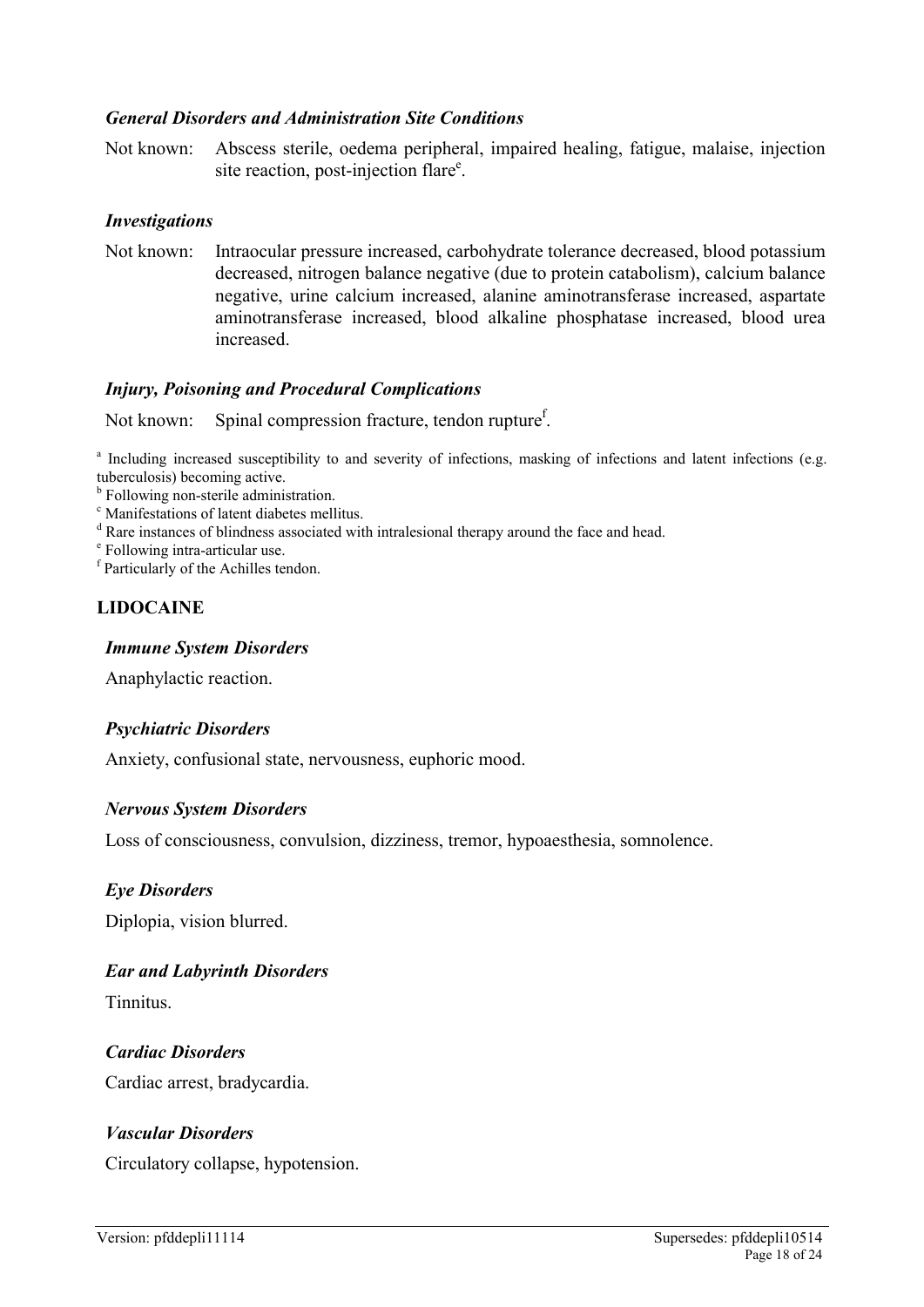#### *Respiratory, Thoracic and Mediastinal Disorders*

Respiratory arrest, respiratory depression.

#### *Gastrointestinal Disorders*

Vomiting.

#### *Skin and Subcutaneous Tissue Disorders*

Skin lesion, urticaria.

#### *Musculoskeletal and Connective Tissue Disorders*

Muscle twitching.

#### *General Disorders and Administration Site Conditions*

Oedema, feeling hot, feeling cold.

## **INTERACTIONS**

The pharmacokinetic interactions listed below are potentially clinically important.

Methylprednisolone is a cytochrome P450 enzyme (CYP) substrate and is metabolised mainly by the CYP3A4 enzyme. CYP3A4 is the dominant enzyme of the most abundant CYP subfamily in the liver of adult humans. It catalyses 6β-hydroxylation of steroids, the essential Phase I metabolic step for both endogenous and synthetic corticosteroids. Many other compounds are also substrates of CYP3A4, some of which (as well as other medicines) have been shown to alter glucocorticoid metabolism by induction (upregulation) or inhibition of the CYP3A4 enzyme.

#### **CYP3A4 Inhibitors**

Drugs that inhibit CYP3A4 activity generally decrease hepatic clearance, resulting in increased plasma concentration of methylprednisolone. Coadministration of CYP3A4 inhibitors may require titration of methylprednisolone dosage to reduce the risk of adverse effects and avoid steroid toxicity.

CYP3A4 inhibitors include:

- Antifungals such as ketoconazole and itraconazole.
- Antiemetics such as aprepitant and fosaprepitant.
- Immunosuppressants such as ciclosporin. Mutual inhibition of metabolism occurs with concurrent use of ciclosporin and methylprednisolone, which may increase the plasma concentrations of either or both drugs. Therefore, it is possible that adverse events associated with the use of either drug alone may be more likely to occur upon coadministration. Convulsions have been reported with concurrent use of methylprednisolone and ciclosporin.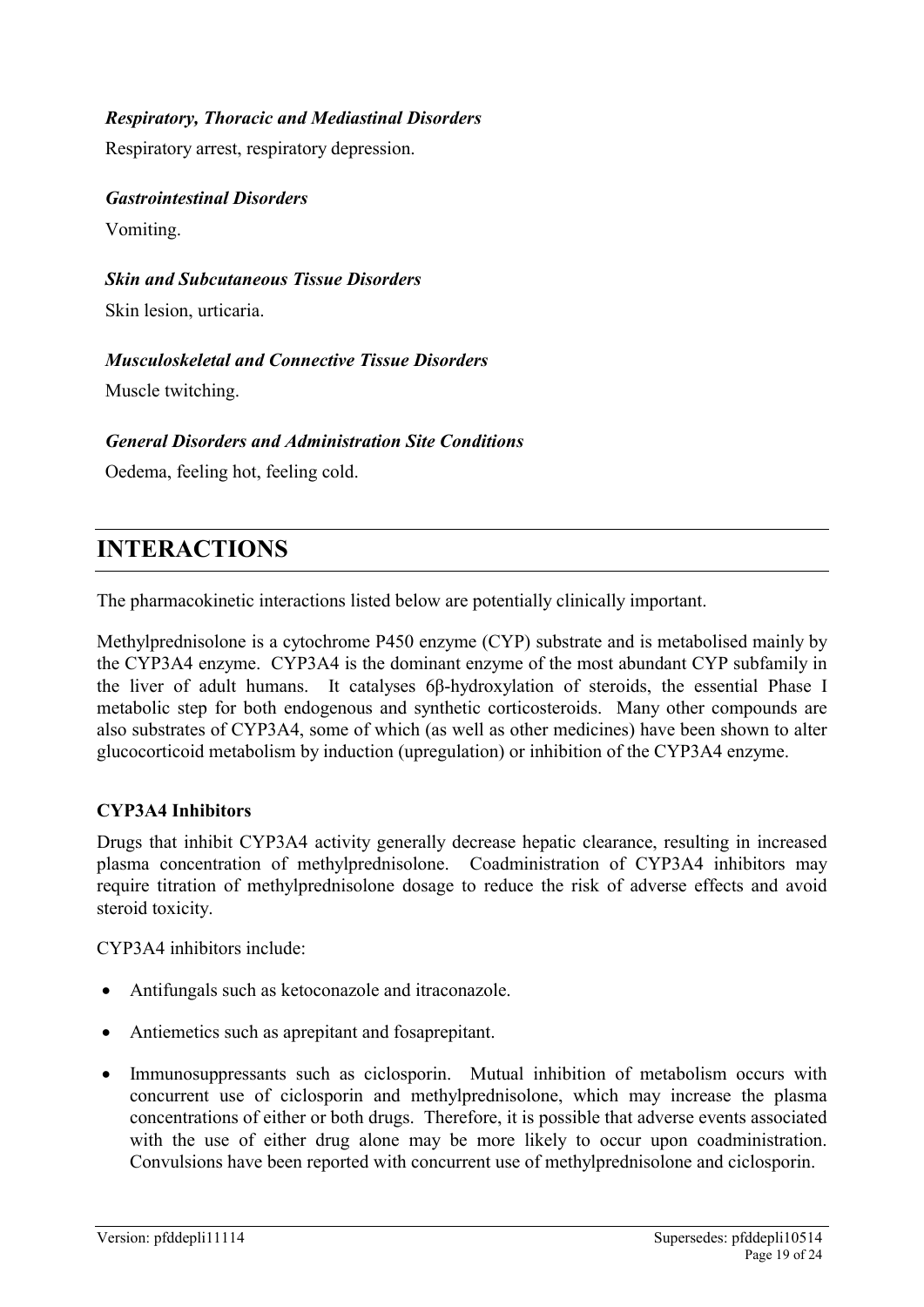- Macrolide antibacterials such as clarithromycin, erythromycin and troleanomycin.
- HIV-Protease inhibitors such as indinavir and ritonavir, may increase plasma concentrations of corticosteroids. Corticosteroids may induce the metabolism of HIV-protease inhibitors, resulting in reduced plasma concentrations.
- Calcium channel blockers such as diltiazem.
- Isoniazid may increase the plasma concentration of methylprednisolone. In addition, there is a potential effect of methylprednisolone to increase the acetylation rate and clearance of isoniazid.
- Oral contraceptives such as ethinylestradiol and norethisterone, retard the metabolism of corticosteroids due to increased binding to globulin, resulting in increased plasma levels of corticosteroids and potentiating their biological effect. The dose of corticosteroids may need to be adjusted when commencing or stopping oral contraceptive therapy.
- Grapefruit juice.

### **CYP3A4 Inducers**

Drugs that induce CYP3A4 activity generally increase hepatic clearance, resulting in decreased plasma concentrations of methylprednisolone. Coadministration of these substances may require an increase in methylprednisolone dosage to achieve the desired result.

CYP3A4 inducers include:

- Anticonvulsants such as phenobarbital, phenytoin, carbamazepine and primidone.
- Bactericidal antibiotics such as rifampicin and rifabutin.

#### **CYP3A4 Substrates**

In the presence of another CYP3A4 substrate, the hepatic clearance of methylprednisolone may be affected, with corresponding dosage adjustments required. It is possible that adverse events associated with the use of either drug alone may be more likely to occur with coadministration. Most CYP3A4 inhibitors are also CYP3A4 substrates.

• Immunosuppressants such as cyclophosphamide and tacrolimus.

#### **Other Interactions**

Other interactions and effects that occur with methylprednisolone are described below.

#### *Antacids*

Concurrent use may decrease absorption of corticosteroids. Efficacy may be reduced sufficiently to require dosage adjustments in patients receiving small doses of corticosteroids.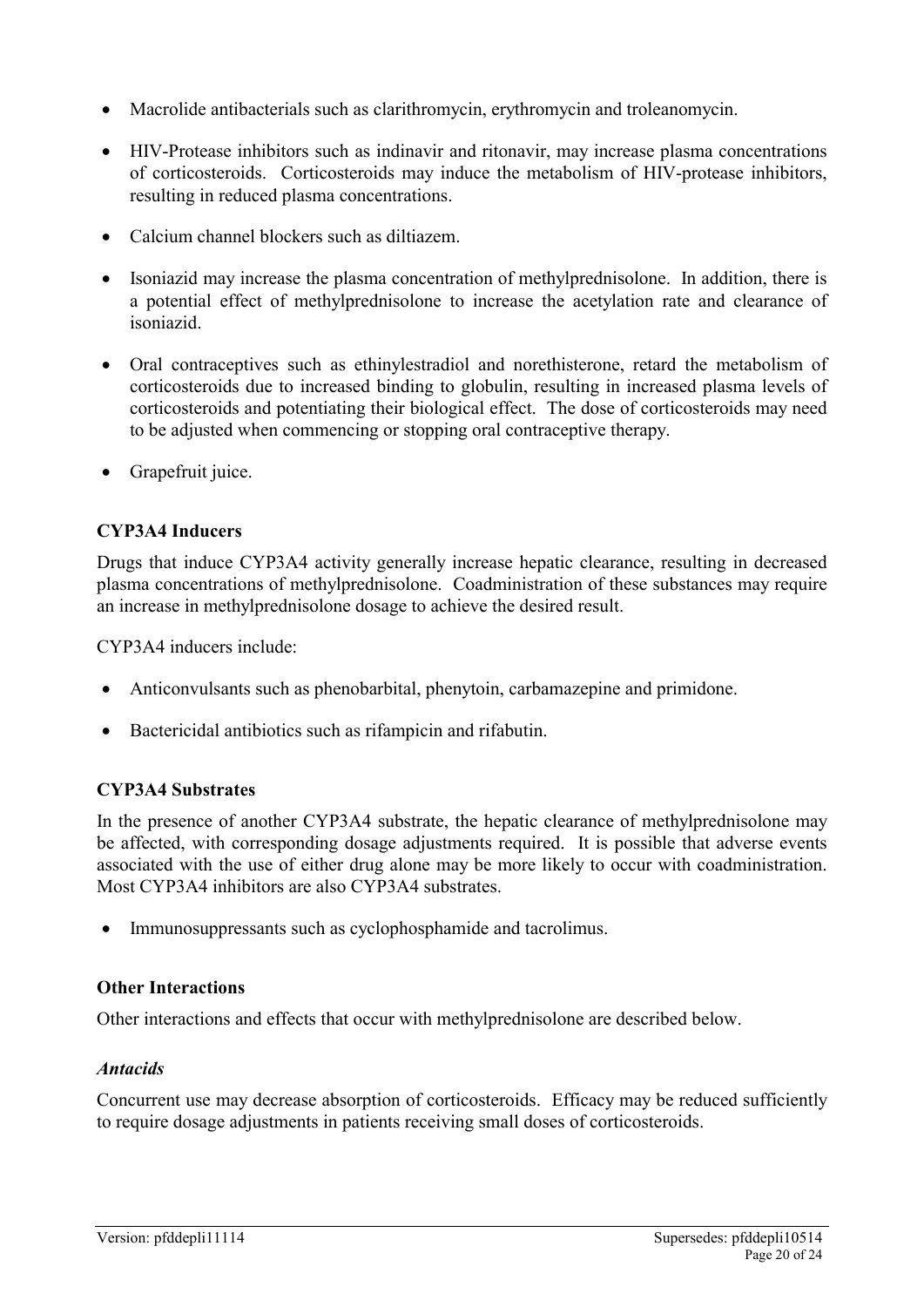#### *Antidiabetic Agents*

Corticosteroids may increase blood glucose levels. Dose adjustments of antidiabetic therapy may be required with concurrent therapy.

#### *Anticholinergics*

Corticosteroids may influence the effect of anticholinergics.

Acute myopathy has been reported with the concomitant use of high doses of corticosteroids and anticholinergics, such as neuromuscular blocking drugs (see **WARNINGS AND PRECAUTIONS, Musculoskeletal Effects**).

Antagonism of the neuromuscular blocking effects of pancuronium and vecuronium has been reported in patients taking corticosteroids. This interaction may be expected with all competitive neuromuscular blockers.

#### *Anticholinesterases*

Steroids may reduce the effects of anticholinesterases in myasthenia gravis

#### *Anticoagulants (Oral)*

The effect of methylprednisolone on oral anticoagulants is variable. There are reports of enhanced as well as diminished effects of anticoagulants when given concurrently with corticosteroids. Therefore, coagulation indices (such as INR or prothrombin time) should be monitored to maintain the desired anticoagulant effects.

#### *Aromatase Inhibitors*

Aminogluethimide-induced adrenal suppression may exacerbate endocrine changes caused by prolonged glucocorticoid treatment.

#### *Cardiac Glycosides*

There is a risk of toxicity if hypokalaemia occurs due to corticosteroid treatment.

#### *Diuretics and Other Potassium Depleting Agents*

Excessive potassium loss maybe experienced with concurrent use of corticosteroids and potassium depleting diuretics (such as frusemide and thiazides) or carbonic anhydrase inhibitors (such as acetazolamide). Patients should be observed closely for development of hypokalaemia. There is also an increased risk of hypokalaemia with concurrent use of corticosteroids with amphotericin B, xanthenes, or beta2 agonists.

#### *Mifepristone*

The effect of corticosteroids may be reduced for 3-4 days after taking mifepristone.

#### *NSAIDs*

Concomitant administration may increase the risk of gastrointestinal bleeding and ulceration.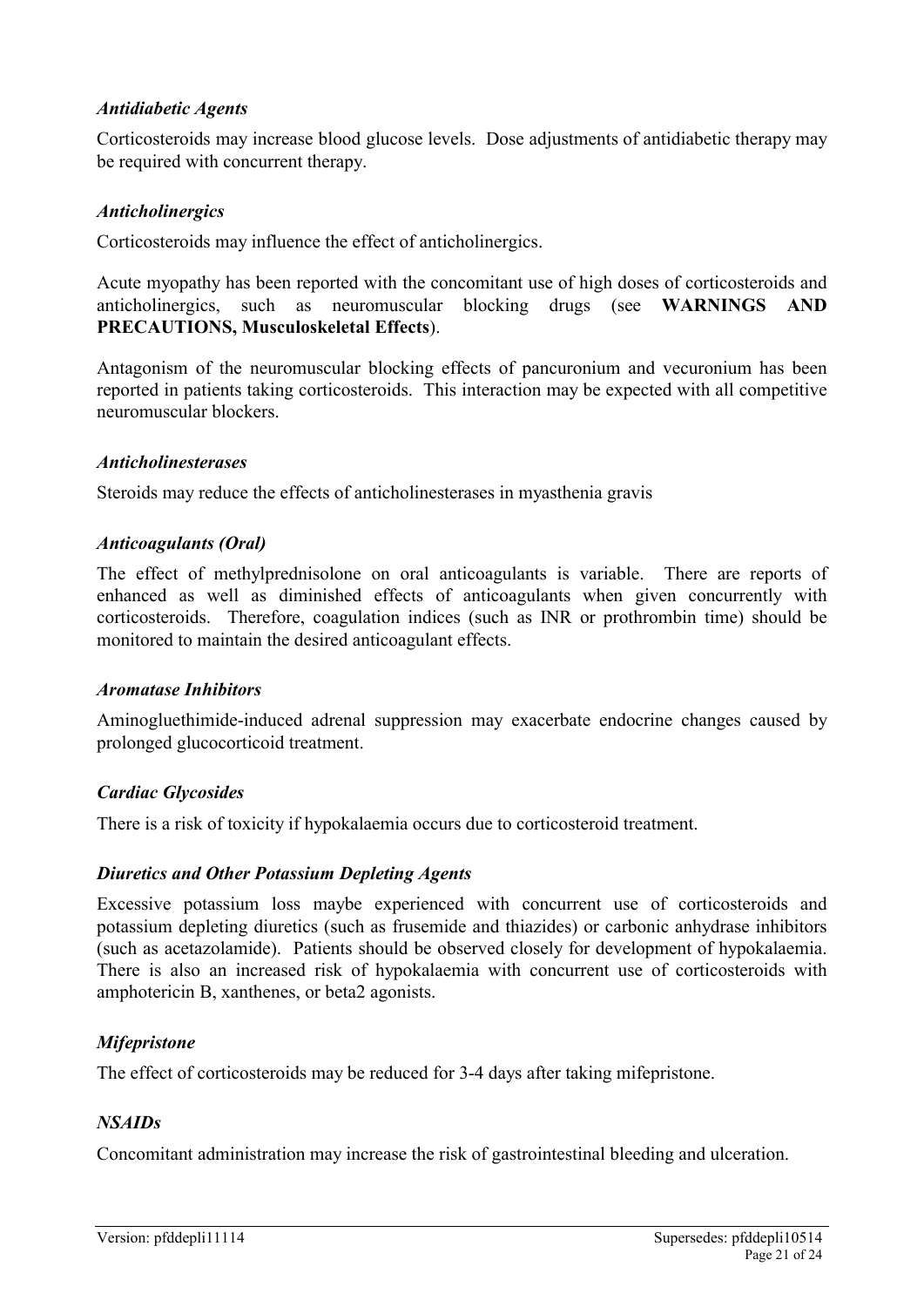Methylprednisolone may increase the renal clearance of high-dose aspirin, which can lead to decreased salicylate serum levels. Discontinuation of methylprednisolone treatment can lead to raised salicylate serum levels, which could lead to an increased risk of salicylate toxicity.

Aspirin should be used cautiously in conjunction with corticosteroids in patients suffering from hypoprothrombinemia.

#### *Somatropin*

Concomitant administration may inhibit the growth promoting effect of somatropin.

#### *Sympathomimetics*

There is an increased risk of hypokalaemia with concurrent high doses of corticosteroids and sympathomimetics such as salbutamol, salmeterol, terbutaline or formoterol.

#### *Vaccines*

Live vaccines should not be given to individuals with impaired immune responsiveness. The antibody response to other vaccines may be diminished.

## **OVERDOSAGE**

There is no clinical syndrome of acute overdosage with Depo-Medrol with Lidocaine (methylprednisolone acetate).

#### **Methylprednisolone**

Repeated frequent doses (daily or several times per week) over a protracted period may result in a Cushingoid state, and other complications of chronic steroid therapy.

Reports of acute toxicity and/or death following overdosage of corticosteroids are rare. In the event of overdosage, no specific antidote is available; treatment is supportive and symptomatic.

Methylprednisolone is dialysable.

#### **Lidocaine**

Overdose with lidocaine can manifest itself in a transient stimulation of the central nervous system with early symptoms: yawning, restlessness, dizziness, nausea, vomiting, dysarthria, ataxia, hearing and visual disturbances. With moderate intoxication also twitching and convulsions can occur. This can be followed by unconsciousness, respiratory depression and coma. In very severe intoxication due to decreased myocardial contractility and delayed impulse conduction, hypotension and cardiovascular collapse can be expected to be followed by a complete heart block and cardiac arrest. Treatment is symptomatic and where appropriate, convulsions may be treated with diazepam, ventilation may be used for respiratory depression, hypotension may be treated by the administration of fluids and dopamine. Similarly, with asystole, adrenaline administration may be used and, if necessary, pacemaker insertion may be considered.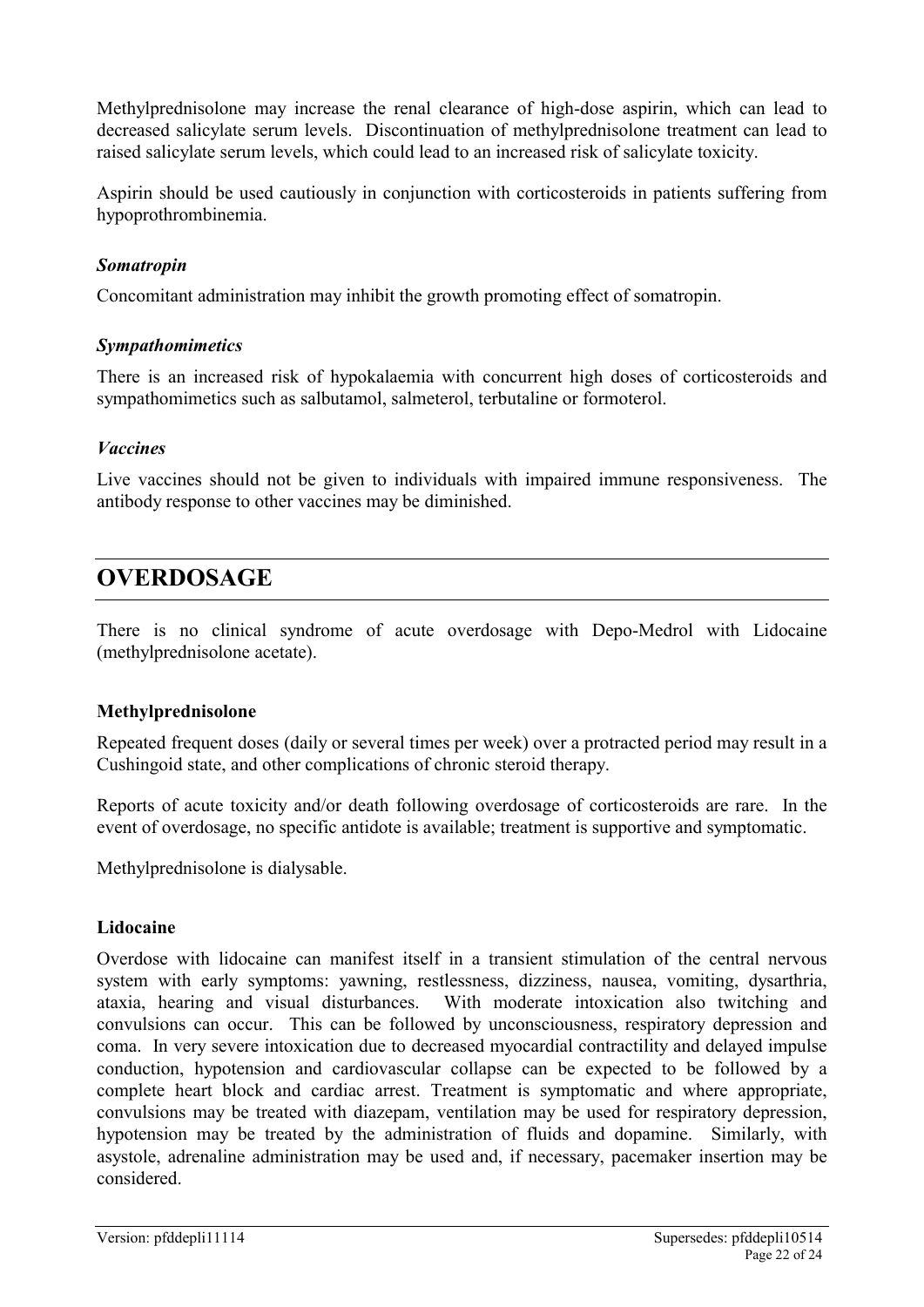Contact the National Poisons Centre on 0800 764 766 for advice on the management of an overdose.

### **PHARMACEUTICAL PRECAUTIONS**

#### **Storage Conditions**

Store below 25ºC. Protect from freezing.

### **MEDICINE CLASSIFICATION**

Prescription Medicine.

## **PACKAGE QUANTITIES**

Depo-Medrol with Lidocaine is available in vials of 1 mL.

### **FURTHER INFORMATION**

The chemical name for methylprednisolone acetate is pregna-1,4-diene-3,20-dione, 21-(acetyloxy)-11,17-dihydroxy-6-methyl-,(6α,11ß). The chemical name for lidocaine hydrochloride is 2-(Diethylamino)-N-(2,6-dimethylphenyl)-acetamide hydrochloride.

The structural formulae are shown below:

Methylprednisone acetate Lidocaine hydrochloride



| Molecular formula:          | $C_{24}H_{32}O_6$ | $C_{14}H_{22}N_2$ |
|-----------------------------|-------------------|-------------------|
| Molecular weight:           | 416.51            | 234.34            |
| <b>CAS Registry Number:</b> | $53 - 36 - 1$     | 137-58-6          |

NHCOCH2N (C2H5) 2. HC1 CH<sub>3</sub>

 $C_{14}H_{22}N_{20}$ , HCl